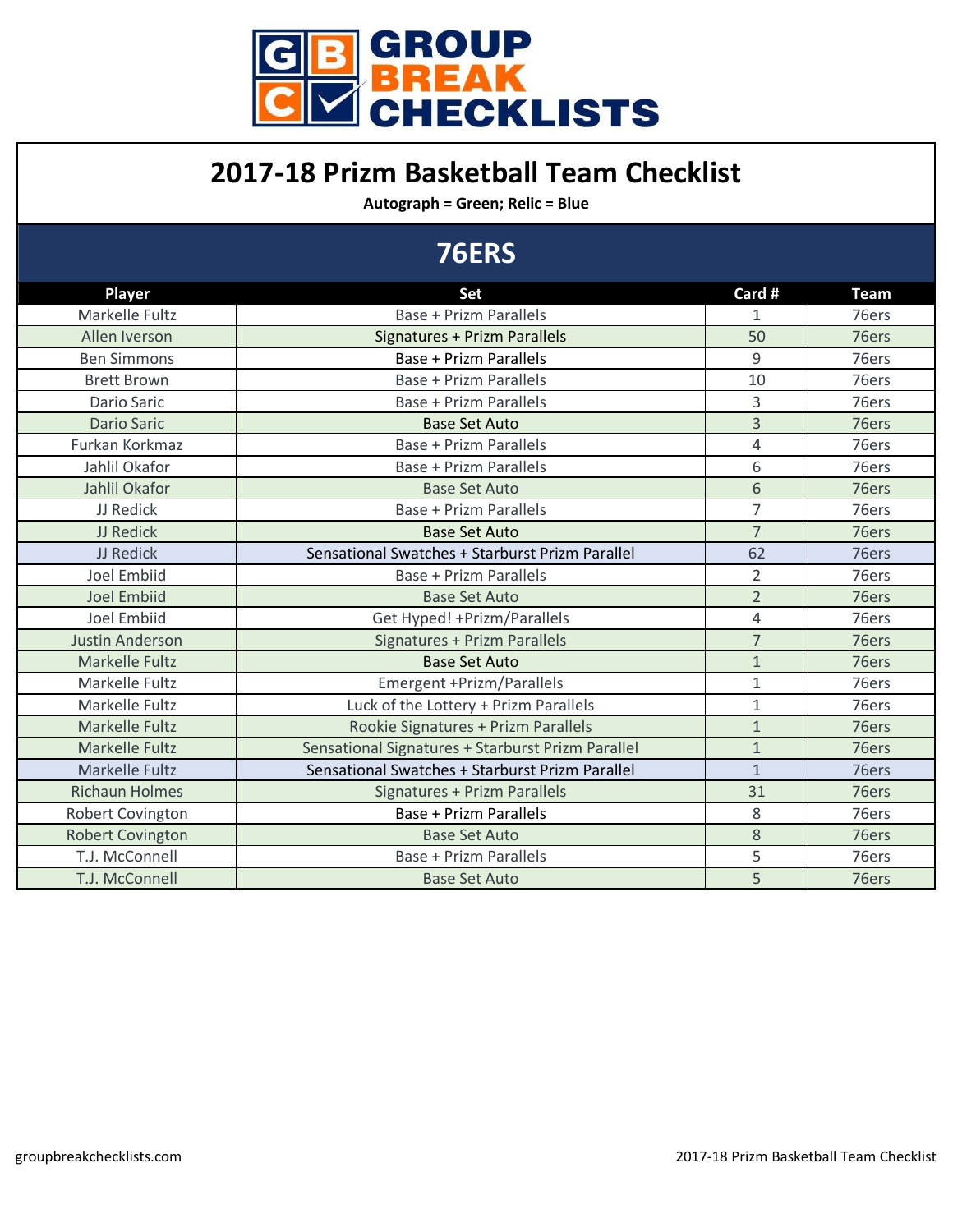# **BLAZERS**

|                                  | Set                                               | Card #      | <b>Team</b>    |
|----------------------------------|---------------------------------------------------|-------------|----------------|
| <b>Player</b>                    | Sensational Swatches + Starburst Prizm Parallel   | 42          |                |
| Al-Farouq Aminu<br>C.J. McCollum | Base + Prizm Parallels                            | 142         | <b>Blazers</b> |
| C.J. McCollum                    |                                                   |             | <b>Blazers</b> |
|                                  | <b>Base Set Auto</b>                              | 142         | <b>Blazers</b> |
| C.J. McCollum                    | Fundamentals +Prizm/Parallels                     | 33          | <b>Blazers</b> |
| C.J. McCollum                    | Sensational Swatches + Starburst Prizm Parallel   | 47          | <b>Blazers</b> |
| C.J. McCollum                    | Signatures + Prizm Parallels                      | 27          | <b>Blazers</b> |
| Caleb Swanigan                   | <b>Base + Prizm Parallels</b>                     | 145         | <b>Blazers</b> |
| Caleb Swanigan                   | <b>Base Set Auto</b>                              | 145         | <b>Blazers</b> |
| Caleb Swanigan                   | Sensational Swatches + Starburst Prizm Parallel   | 37          | <b>Blazers</b> |
| Clyde Drexler                    | Sensational Swatches + Starburst Prizm Parallel   | 49          | <b>Blazers</b> |
| Damian Lillard                   | <b>Base + Prizm Parallels</b>                     | 141         | <b>Blazers</b> |
| Damian Lillard                   | <b>Base Set Auto</b>                              | 141         | <b>Blazers</b> |
| Damian Lillard                   | Fundamentals +Prizm/Parallels                     | 26          | <b>Blazers</b> |
| Damian Lillard                   | Get Hyped! + Prizm/Parallels                      | 22          | <b>Blazers</b> |
| Damian Lillard                   | <b>Signatures + Prizm Parallels</b>               | 44          | <b>Blazers</b> |
| <b>Ed Davis</b>                  | <b>Base + Prizm Parallels</b>                     | 147         | Blazers        |
| <b>Ed Davis</b>                  | <b>Base Set Auto</b>                              | 147         | <b>Blazers</b> |
| Evan Turner                      | <b>Base + Prizm Parallels</b>                     | 148         | <b>Blazers</b> |
| Evan Turner                      | Sensational Swatches + Starburst Prizm Parallel   | 56          | <b>Blazers</b> |
| <b>Evan Turner</b>               | <b>Signatures + Prizm Parallels</b>               | 30          | <b>Blazers</b> |
| <b>Jusuf Nurkic</b>              | <b>Base + Prizm Parallels</b>                     | 149         | <b>Blazers</b> |
| <b>Jusuf Nurkic</b>              | <b>Base Set Auto</b>                              | 149         | <b>Blazers</b> |
| <b>Jusuf Nurkic</b>              | Get Hyped! + Prizm/Parallels                      | 15          | <b>Blazers</b> |
| <b>Maurice Harkless</b>          | <b>Base + Prizm Parallels</b>                     | 146         | <b>Blazers</b> |
| <b>Maurice Harkless</b>          | <b>Base Set Auto</b>                              | 146         | <b>Blazers</b> |
| Noah Vonleh                      | Sensational Swatches + Starburst Prizm Parallel   | 77          | <b>Blazers</b> |
| Pat Connaughton                  | <b>Signatures + Prizm Parallels</b>               | 53          | <b>Blazers</b> |
| Scottie Pippen                   | Sensational Swatches + Starburst Prizm Parallel   | 80          | <b>Blazers</b> |
| <b>Terry Stotts</b>              | <b>Base + Prizm Parallels</b>                     | 150         | <b>Blazers</b> |
| Zach Collins                     | <b>Base + Prizm Parallels</b>                     | 144         | <b>Blazers</b> |
| Zach Collins                     | <b>Base Set Auto</b>                              | 144         | <b>Blazers</b> |
| Zach Collins                     | Emergent +Prizm/Parallels                         | 10          | <b>Blazers</b> |
| Zach Collins                     | Luck of the Lottery + Prizm Parallels             | 10          | <b>Blazers</b> |
| Zach Collins                     | Rookie Signatures + Prizm Parallels               | $\mathsf g$ | <b>Blazers</b> |
| <b>Zach Collins</b>              | Sensational Signatures + Starburst Prizm Parallel | 8           | <b>Blazers</b> |
| Zach Collins                     | Sensational Swatches + Starburst Prizm Parallel   | $9\,$       | <b>Blazers</b> |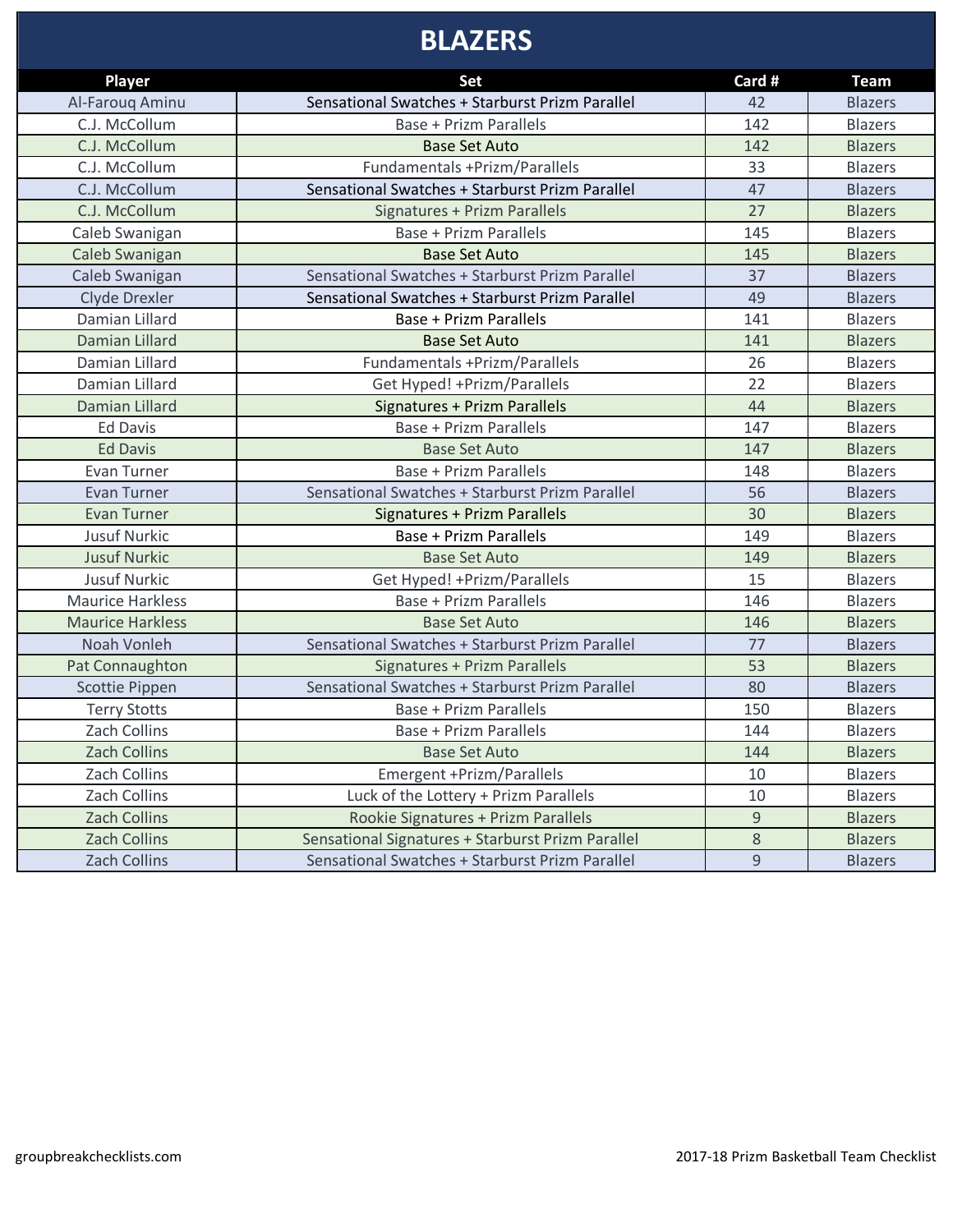### **BUCKS**

| Player                     | <b>Set</b>                                      | Card # | <b>Team</b>  |
|----------------------------|-------------------------------------------------|--------|--------------|
| D.J. Wilson                | <b>Base + Prizm Parallels</b>                   | 181    | <b>Bucks</b> |
| D.J. Wilson                | Emergent +Prizm/Parallels                       | 17     | <b>Bucks</b> |
| D.J. Wilson                | Rookie Signatures + Prizm Parallels             | 16     | <b>Bucks</b> |
| D.J. Wilson                | Sensational Swatches + Starburst Prizm Parallel | 16     | <b>Bucks</b> |
| Giannis Antetokounmpo      | <b>Base + Prizm Parallels</b>                   | 182    | <b>Bucks</b> |
| Giannis Antetokounmpo      | <b>Base Set Auto</b>                            | 182    | <b>Bucks</b> |
| Giannis Antetokounmpo      | Fundamentals +Prizm/Parallels                   | 32     | <b>Bucks</b> |
| Giannis Antetokounmpo      | Get Hyped! + Prizm/Parallels                    | 16     | <b>Bucks</b> |
| Giannis Antetokounmpo      | <b>Signatures + Prizm Parallels</b>             | 47     | <b>Bucks</b> |
| <b>Greg Monroe</b>         | <b>Base + Prizm Parallels</b>                   | 186    | <b>Bucks</b> |
| <b>Greg Monroe</b>         | <b>Base Set Auto</b>                            | 186    | <b>Bucks</b> |
| Jabari Parker              | Base + Prizm Parallels                          | 187    | <b>Bucks</b> |
| Jabari Parker              | <b>Signatures + Prizm Parallels</b>             | 40     | <b>Bucks</b> |
| Jason Kidd                 | <b>Base + Prizm Parallels</b>                   | 190    | <b>Bucks</b> |
| Jason Kidd                 | <b>Base Set Auto</b>                            | 190    | <b>Bucks</b> |
| Malcolm Brogdon            | <b>Base + Prizm Parallels</b>                   | 185    | <b>Bucks</b> |
| Malcolm Brogdon            | <b>Base Set Auto</b>                            | 185    | <b>Bucks</b> |
| Malcolm Brogdon            | <b>Signatures + Prizm Parallels</b>             | 46     | <b>Bucks</b> |
| <b>Matthew Dellavedova</b> | <b>Base + Prizm Parallels</b>                   | 189    | <b>Bucks</b> |
| <b>Matthew Dellavedova</b> | <b>Base Set Auto</b>                            | 189    | <b>Bucks</b> |
| Mirza Teletovic            | Signatures + Prizm Parallels                    | 24     | <b>Bucks</b> |
| <b>Sterling Brown</b>      | <b>Base + Prizm Parallels</b>                   | 188    | <b>Bucks</b> |
| <b>Sterling Brown</b>      | <b>Base Set Auto</b>                            | 188    | <b>Bucks</b> |
| <b>Sterling Brown</b>      | Sensational Swatches + Starburst Prizm Parallel | 34     | <b>Bucks</b> |
| <b>Thon Maker</b>          | <b>Base + Prizm Parallels</b>                   | 184    | <b>Bucks</b> |
| <b>Thon Maker</b>          | <b>Base Set Auto</b>                            | 184    | <b>Bucks</b> |
| <b>Tony Snell</b>          | <b>Base + Prizm Parallels</b>                   | 183    | <b>Bucks</b> |
| <b>Tony Snell</b>          | <b>Base Set Auto</b>                            | 183    | <b>Bucks</b> |
| <b>Tony Snell</b>          | <b>Signatures + Prizm Parallels</b>             | 13     | <b>Bucks</b> |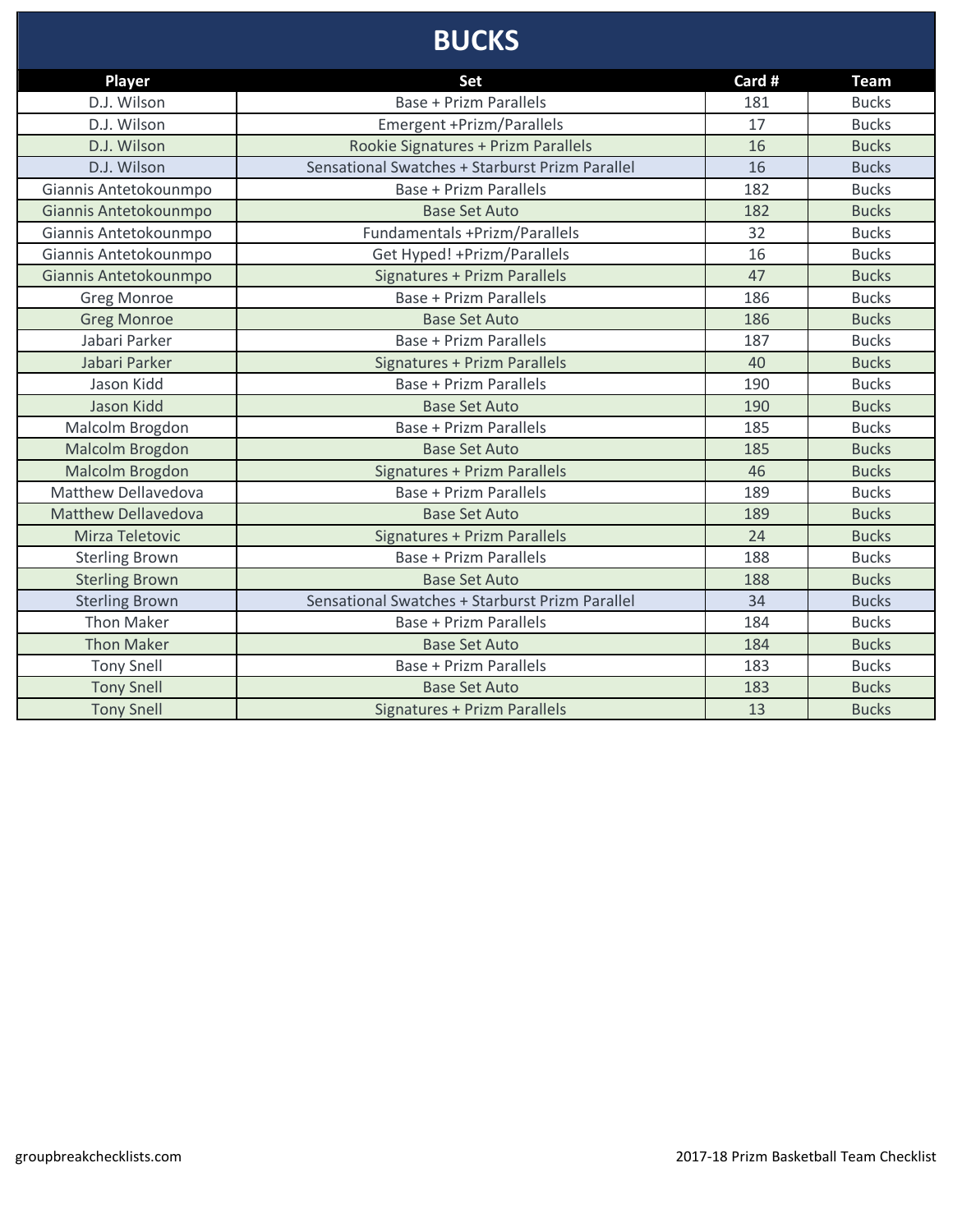# **BULLS**

| <b>Player</b>           | Set                                               | Card # | <b>Team</b>  |
|-------------------------|---------------------------------------------------|--------|--------------|
| <b>Bobby Portis</b>     | <b>Base + Prizm Parallels</b>                     | 245    | <b>Bulls</b> |
| <b>Bobby Portis</b>     | <b>Base Set Auto</b>                              | 245    | <b>Bulls</b> |
| Cristiano Felicio       | <b>Base + Prizm Parallels</b>                     | 243    | <b>Bulls</b> |
| <b>Denzel Valentine</b> | <b>Base + Prizm Parallels</b>                     | 246    | <b>Bulls</b> |
| <b>Denzel Valentine</b> | <b>Base Set Auto</b>                              | 246    | <b>Bulls</b> |
| Dwyane Wade             | Base + Prizm Parallels                            | 241    | <b>Bulls</b> |
| <b>Fred Hoiberg</b>     | <b>Base + Prizm Parallels</b>                     | 250    | <b>Bulls</b> |
| Kris Dunn               | <b>Base + Prizm Parallels</b>                     | 242    | <b>Bulls</b> |
| <b>Kris Dunn</b>        | <b>Base Set Auto</b>                              | 242    | <b>Bulls</b> |
| <b>Kris Dunn</b>        | Sensational Swatches + Starburst Prizm Parallel   | 70     | <b>Bulls</b> |
| Lauri Markkanen         | <b>Base + Prizm Parallels</b>                     | 247    | <b>Bulls</b> |
| Lauri Markkanen         | <b>Base Set Auto</b>                              | 247    | <b>Bulls</b> |
| Lauri Markkanen         | Emergent +Prizm/Parallels                         | 7      | <b>Bulls</b> |
| Lauri Markkanen         | Luck of the Lottery + Prizm Parallels             | 7      | <b>Bulls</b> |
| Lauri Markkanen         | Rookie Signatures + Prizm Parallels               | 6      | <b>Bulls</b> |
| Lauri Markkanen         | Sensational Signatures + Starburst Prizm Parallel | 6      | <b>Bulls</b> |
| Nikola Mirotic          | <b>Base + Prizm Parallels</b>                     | 248    | <b>Bulls</b> |
| Nikola Mirotic          | <b>Base Set Auto</b>                              | 248    | <b>Bulls</b> |
| Robin Lopez             | <b>Base + Prizm Parallels</b>                     | 249    | <b>Bulls</b> |
| Zach LaVine             | <b>Base + Prizm Parallels</b>                     | 244    | <b>Bulls</b> |
| Zach LaVine             | <b>Base Set Auto</b>                              | 244    | <b>Bulls</b> |
| Zach LaVine             | Sensational Swatches + Starburst Prizm Parallel   | 88     | <b>Bulls</b> |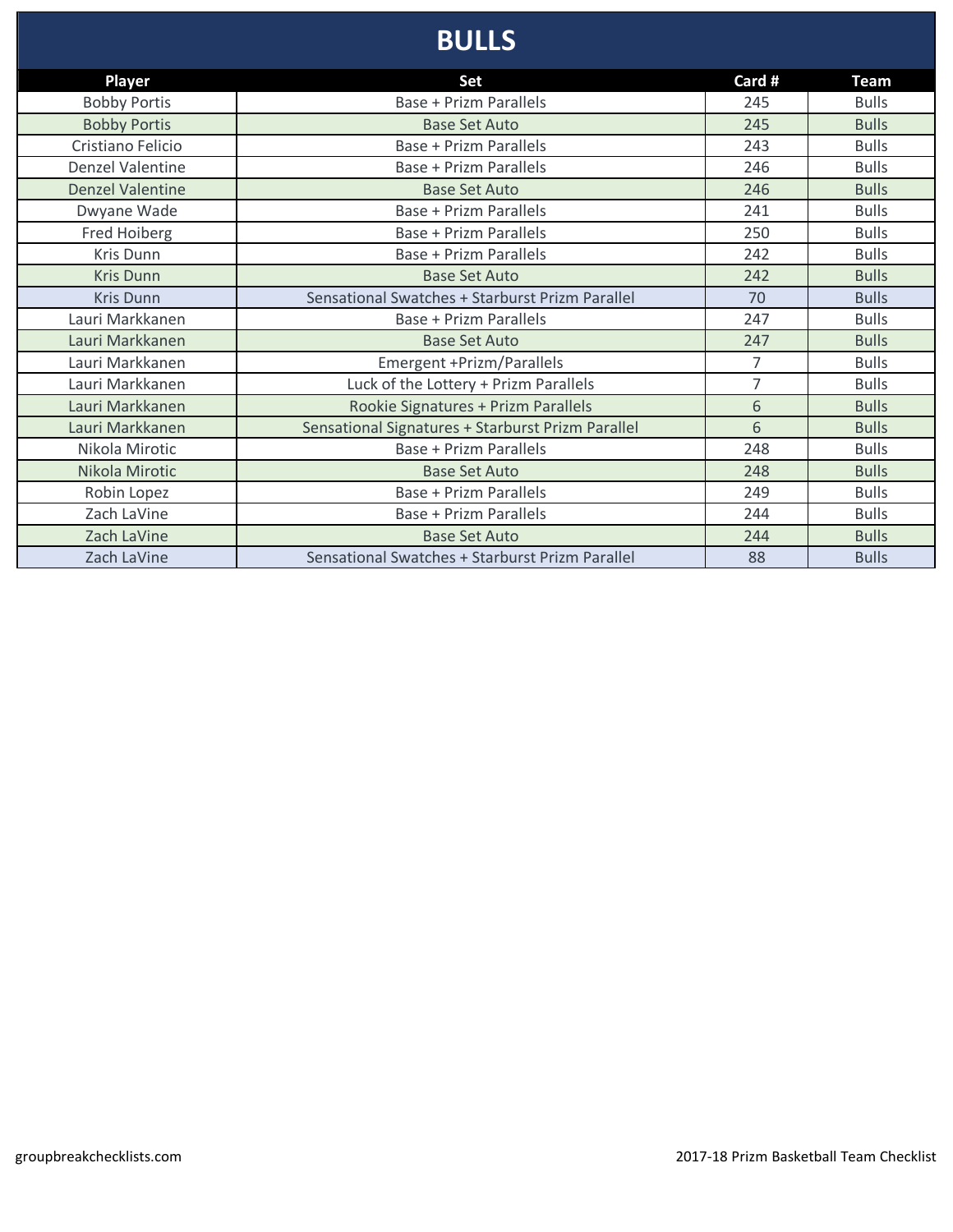### **CAVALIERS**

| Player                  | Set                                             | Card #         | <b>Team</b>      |
|-------------------------|-------------------------------------------------|----------------|------------------|
| Ante Zizic              | Base + Prizm Parallels                          | 19             | Cavaliers        |
| <b>Ante Zizic</b>       | <b>Base Set Auto</b>                            | 19             | Cavaliers        |
| Ante Zizic              | Sensational Swatches + Starburst Prizm Parallel | 36             | Cavaliers        |
| <b>Derrick Rose</b>     | Base + Prizm Parallels                          | 195            | Cavaliers        |
| <b>Edy Tavares</b>      | Signatures + Prizm Parallels                    | $\overline{4}$ | Cavaliers        |
| Iman Shumpert           | Base + Prizm Parallels                          | 197            | Cavaliers        |
| Iman Shumpert           | <b>Base Set Auto</b>                            | 197            | Cavaliers        |
| <b>Isaiah Thomas</b>    | Base + Prizm Parallels                          | 12             | Cavaliers        |
| <b>Isaiah Thomas</b>    | <b>Base Set Auto</b>                            | 12             | Cavaliers        |
| <b>Isaiah Thomas</b>    | Fundamentals +Prizm/Parallels                   | 13             | Cavaliers        |
| <b>Isaiah Thomas</b>    | Get Hyped! + Prizm/Parallels                    | 10             | Cavaliers        |
| J.R. Smith              | <b>Base + Prizm Parallels</b>                   | 198            | Cavaliers        |
| Jae Crowder             | <b>Base + Prizm Parallels</b>                   | 196            | Cavaliers        |
| Kevin Love              | Base + Prizm Parallels                          | 193            | Cavaliers        |
| <b>Kevin Love</b>       | <b>Base Set Auto</b>                            | 193            | Cavaliers        |
| <b>Kevin Love</b>       | Sensational Swatches + Starburst Prizm Parallel | 68             | Cavaliers        |
| Kyle Korver             | Base + Prizm Parallels                          | 199            | Cavaliers        |
| Kyle Korver             | <b>Base Set Auto</b>                            | 199            | <b>Cavaliers</b> |
| LeBron James            | Base + Prizm Parallels                          | 191            | Cavaliers        |
| LeBron James            | Get Hyped! + Prizm/Parallels                    | 8              | Cavaliers        |
| LeBron James            | Sensational Swatches + Starburst Prizm Parallel | 73             | Cavaliers        |
| <b>Tristan Thompson</b> | <b>Base + Prizm Parallels</b>                   | 194            | Cavaliers        |
| <b>Tristan Thompson</b> | <b>Base Set Auto</b>                            | 194            | Cavaliers        |
| <b>Tyronn Lue</b>       | Base + Prizm Parallels                          | 200            | Cavaliers        |
| <b>Tyronn Lue</b>       | <b>Base Set Auto</b>                            | 200            | Cavaliers        |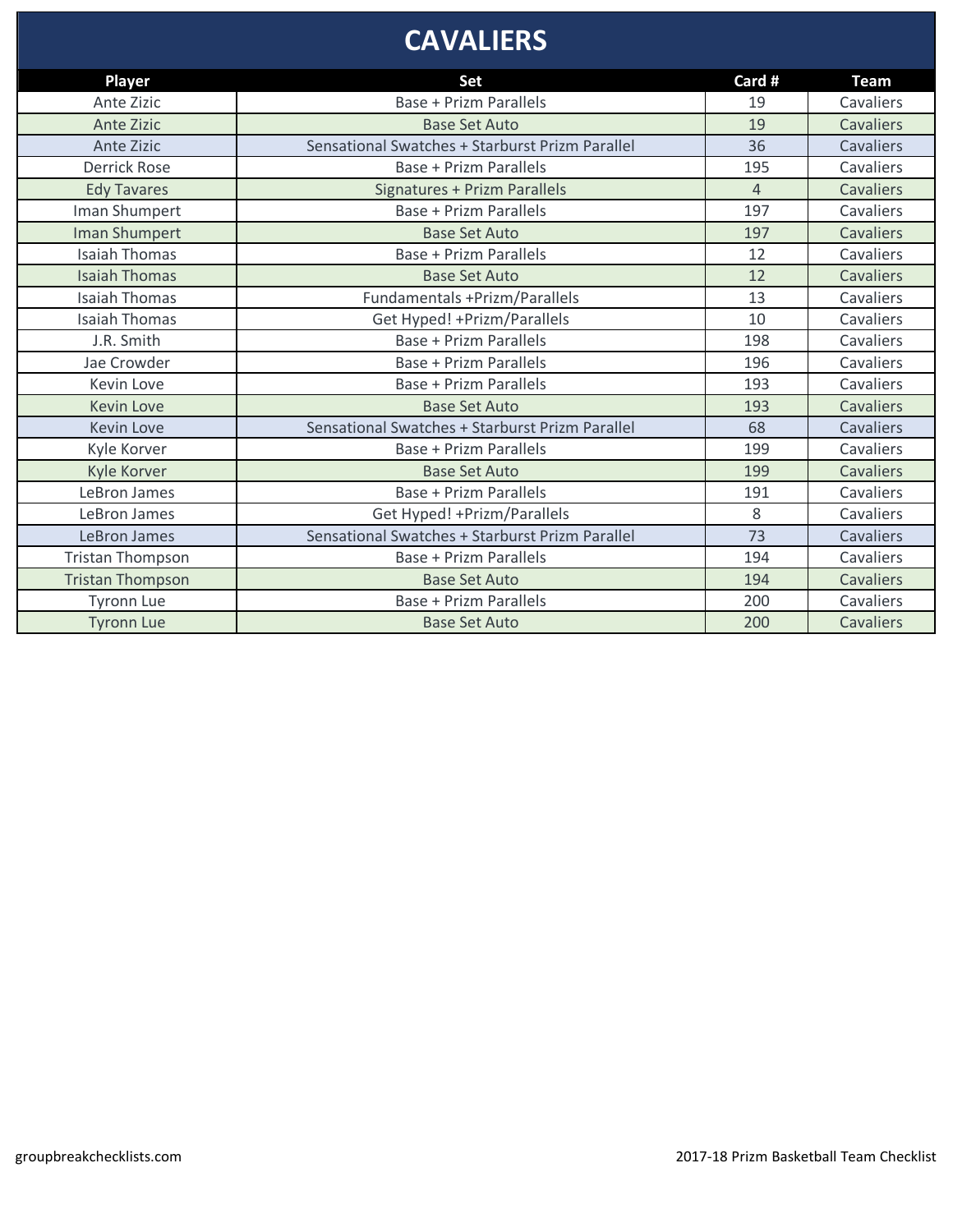# **CELTICS**

| <b>Player</b>         | <b>Set</b>                                        | Card #         | <b>Team</b> |
|-----------------------|---------------------------------------------------|----------------|-------------|
| Al Horford            | <b>Base + Prizm Parallels</b>                     | 14             | Celtics     |
| Al Horford            | <b>Base Set Auto</b>                              | 14             | Celtics     |
| Al Horford            | Fundamentals +Prizm/Parallels                     | 19             | Celtics     |
| <b>Brad Stevens</b>   | <b>Base + Prizm Parallels</b>                     | 20             | Celtics     |
| Gordon Hayward        | <b>Base + Prizm Parallels</b>                     | 15             | Celtics     |
| <b>Gordon Hayward</b> | <b>Base Set Auto</b>                              | 15             | Celtics     |
| Gordon Hayward        | Sensational Swatches + Starburst Prizm Parallel   | 58             | Celtics     |
| Jaylen Brown          | <b>Base + Prizm Parallels</b>                     | 11             | Celtics     |
| Jaylen Brown          | <b>Base Set Auto</b>                              | 11             | Celtics     |
| Jayson Tatum          | <b>Base + Prizm Parallels</b>                     | 16             | Celtics     |
| <b>Jayson Tatum</b>   | <b>Base Set Auto</b>                              | 16             | Celtics     |
| Jayson Tatum          | Emergent +Prizm/Parallels                         | 3              | Celtics     |
| Jayson Tatum          | Luck of the Lottery + Prizm Parallels             | 3              | Celtics     |
| <b>Jayson Tatum</b>   | Rookie Signatures + Prizm Parallels               | $\overline{3}$ | Celtics     |
| <b>Jayson Tatum</b>   | Sensational Signatures + Starburst Prizm Parallel | 3              | Celtics     |
| Jayson Tatum          | Sensational Swatches + Starburst Prizm Parallel   | $\overline{3}$ | Celtics     |
| Kyrie Irving          | <b>Base + Prizm Parallels</b>                     | 192            | Celtics     |
| Kyrie Irving          | Fundamentals +Prizm/Parallels                     | 46             | Celtics     |
| Kyrie Irving          | Get Hyped! + Prizm/Parallels                      | 13             | Celtics     |
| Kyrie Irving          | Sensational Swatches + Starburst Prizm Parallel   | 72             | Celtics     |
| <b>Kyrie Irving</b>   | <b>Signatures + Prizm Parallels</b>               | 43             | Celtics     |
| Larry Bird            | <b>Fundamentals +Prizm/Parallels</b>              | $\overline{7}$ | Celtics     |
| <b>Marcus Smart</b>   | <b>Base + Prizm Parallels</b>                     | 13             | Celtics     |
| <b>Marcus Smart</b>   | <b>Base Set Auto</b>                              | 13             | Celtics     |
| <b>Marcus Smart</b>   | Signatures + Prizm Parallels                      | $\mathbf{1}$   | Celtics     |
| Semi Ojeleye          | <b>Base + Prizm Parallels</b>                     | 17             | Celtics     |
| Semi Ojeleye          | <b>Base Set Auto</b>                              | 17             | Celtics     |
| Semi Ojeleye          | Sensational Swatches + Starburst Prizm Parallel   | 35             | Celtics     |
| <b>Terry Rozier</b>   | <b>Base + Prizm Parallels</b>                     | 18             | Celtics     |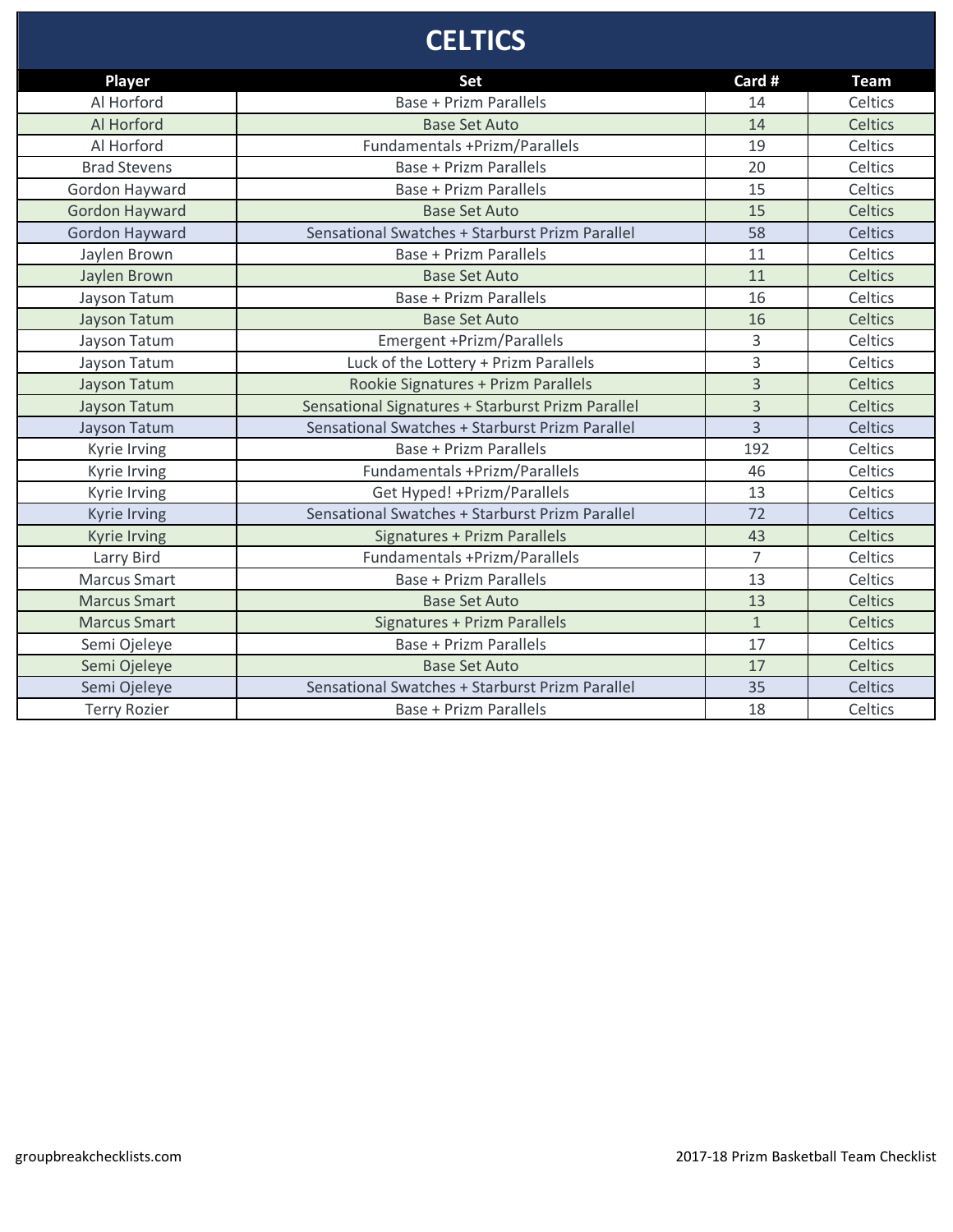#### **CLIPPERS**

| <b>Player</b>              | Set                                             | Card # | <b>Team</b>     |
|----------------------------|-------------------------------------------------|--------|-----------------|
| <b>Austin Rivers</b>       | <b>Base + Prizm Parallels</b>                   | 219    | Clippers        |
| <b>Austin Rivers</b>       | <b>Base Set Auto</b>                            | 219    | Clippers        |
| <b>Blake Griffin</b>       | <b>Base + Prizm Parallels</b>                   | 211    | Clippers        |
| <b>Blake Griffin</b>       | Sensational Swatches + Starburst Prizm Parallel | 44     | <b>Clippers</b> |
| Danilo Gallinari           | Base + Prizm Parallels                          | 217    | Clippers        |
| Danilo Gallinari           | <b>Base Set Auto</b>                            | 217    | <b>Clippers</b> |
| Danilo Gallinari           | Sensational Swatches + Starburst Prizm Parallel | 50     | <b>Clippers</b> |
| DeAndre Jordan             | <b>Base + Prizm Parallels</b>                   | 214    | Clippers        |
| DeAndre Jordan             | Fundamentals +Prizm/Parallels                   | 35     | Clippers        |
| DeAndre Jordan             | Sensational Swatches + Starburst Prizm Parallel | 52     | Clippers        |
| Doc Rivers                 | Base + Prizm Parallels                          | 220    | Clippers        |
| <b>Doc Rivers</b>          | <b>Base Set Auto</b>                            | 220    | Clippers        |
| Jawun Evans                | <b>Base + Prizm Parallels</b>                   | 216    | Clippers        |
| <b>Jawun Evans</b>         | <b>Base Set Auto</b>                            | 216    | <b>Clippers</b> |
| Jawun Evans                | Sensational Swatches + Starburst Prizm Parallel | 32     | Clippers        |
| Lou Williams               | Base + Prizm Parallels                          | 218    | <b>Clippers</b> |
| Patrick Beverley           | Base + Prizm Parallels                          | 212    | Clippers        |
| <b>Patrick Beverley</b>    | <b>Base Set Auto</b>                            | 212    | Clippers        |
| <b>Sindarius Thornwell</b> | Base + Prizm Parallels                          | 215    | Clippers        |
| <b>Sindarius Thornwell</b> | <b>Base Set Auto</b>                            | 215    | Clippers        |
| <b>Sindarius Thornwell</b> | Sensational Swatches + Starburst Prizm Parallel | 6      | Clippers        |
| Wesley Johnson             | Base + Prizm Parallels                          | 213    | Clippers        |
| Wesley Johnson             | <b>Base Set Auto</b>                            | 213    | Clippers        |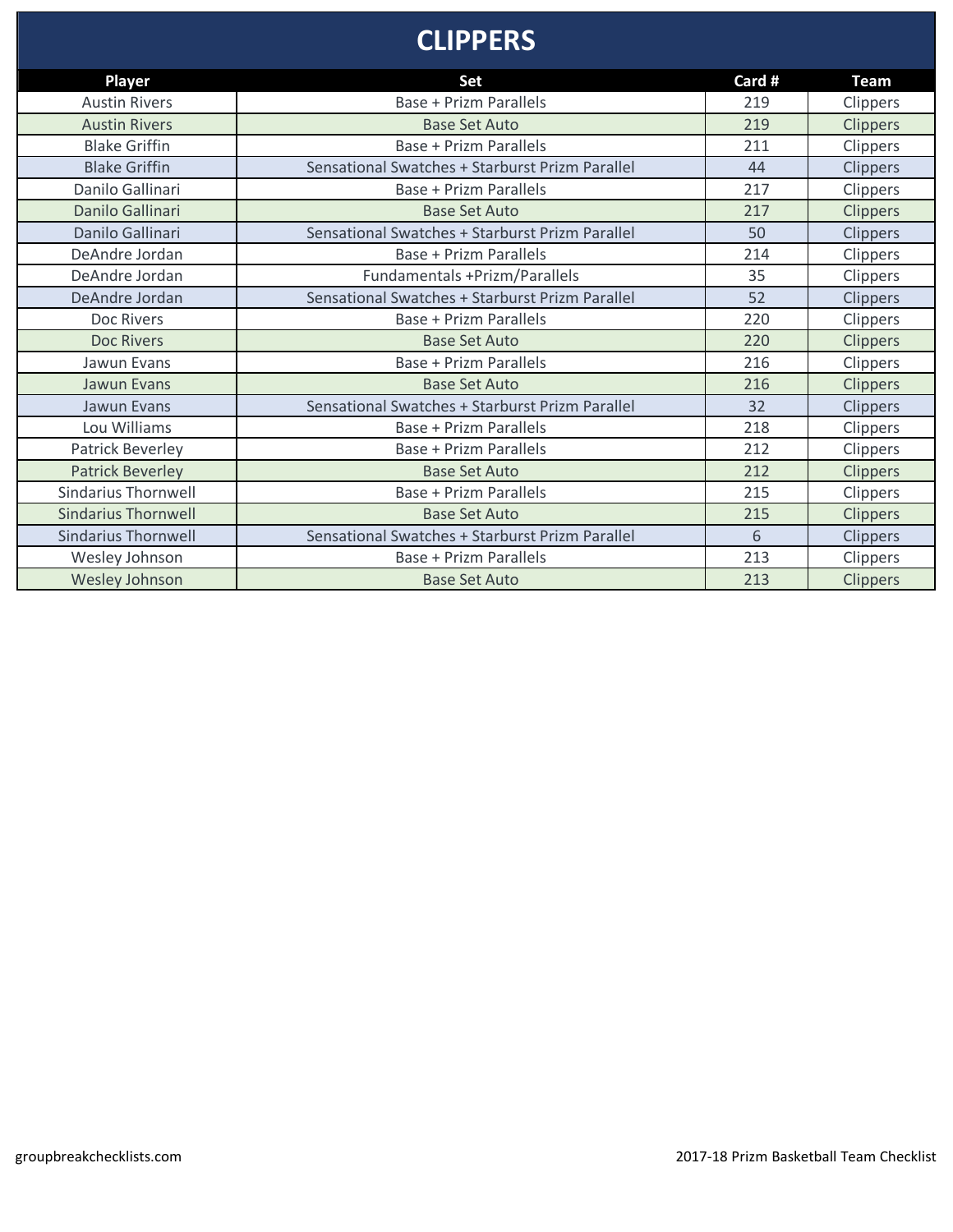# **GRIZZLIES**

| <b>Player</b>           | Set                                             | Card # | <b>Team</b>      |
|-------------------------|-------------------------------------------------|--------|------------------|
| <b>Ben McLemore</b>     | <b>Base + Prizm Parallels</b>                   | 203    | Grizzlies        |
| <b>Ben McLemore</b>     | <b>Base Set Auto</b>                            | 203    | <b>Grizzlies</b> |
| <b>Chandler Parsons</b> | <b>Base + Prizm Parallels</b>                   | 206    | Grizzlies        |
| David Fizdale           | Base + Prizm Parallels                          | 210    | <b>Grizzlies</b> |
| Deyonta Davis           | Base + Prizm Parallels                          | 208    | Grizzlies        |
| Deyonta Davis           | <b>Base Set Auto</b>                            | 208    | <b>Grizzlies</b> |
| Deyonta Davis           | <b>Signatures + Prizm Parallels</b>             | 29     | <b>Grizzlies</b> |
| Ivan Rabb               | <b>Base + Prizm Parallels</b>                   | 202    | Grizzlies        |
| Ivan Rabb               | <b>Base Set Auto</b>                            | 202    | <b>Grizzlies</b> |
| Ivan Rabb               | Sensational Swatches + Starburst Prizm Parallel | 15     | <b>Grizzlies</b> |
| Marc Gasol              | Base + Prizm Parallels                          | 204    | Grizzlies        |
| <b>Marc Gasol</b>       | <b>Base Set Auto</b>                            | 204    | <b>Grizzlies</b> |
| Mike Conley             | Base + Prizm Parallels                          | 201    | <b>Grizzlies</b> |
| <b>Mike Conley</b>      | <b>Base Set Auto</b>                            | 201    | <b>Grizzlies</b> |
| Mike Conley             | Fundamentals +Prizm/Parallels                   | 27     | Grizzlies        |
| <b>Tyreke Evans</b>     | <b>Base + Prizm Parallels</b>                   | 207    | Grizzlies        |
| <b>Tyreke Evans</b>     | Sensational Swatches + Starburst Prizm Parallel | 85     | <b>Grizzlies</b> |
| Wade Baldwin IV         | <b>Base + Prizm Parallels</b>                   | 209    | Grizzlies        |
| Wayne Selden Jr.        | Base + Prizm Parallels                          | 205    | Grizzlies        |
| Wayne Selden Jr.        | <b>Base Set Auto</b>                            | 205    | <b>Grizzlies</b> |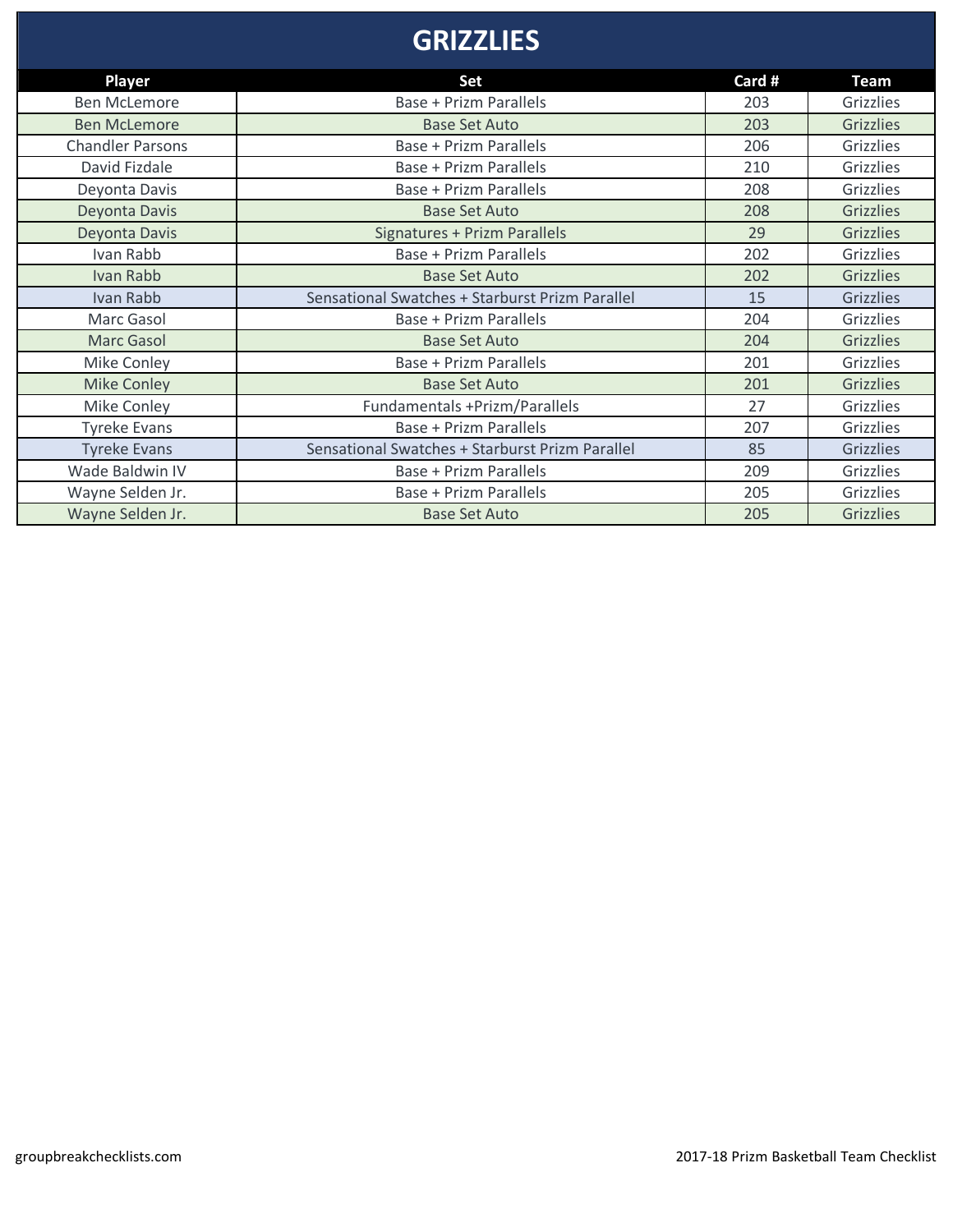# **HAWKS**

| <b>Player</b>          | Set                                             | Card # | <b>Team</b>  |
|------------------------|-------------------------------------------------|--------|--------------|
| Dennis Schroder        | <b>Base + Prizm Parallels</b>                   | 101    | Hawks        |
| Dennis Schroder        | Fundamentals +Prizm/Parallels                   | 44     | Hawks        |
| Ersan Ilyasova         | Base + Prizm Parallels                          | 102    | Hawks        |
| John Collins           | Base + Prizm Parallels                          | 109    | Hawks        |
| <b>John Collins</b>    | <b>Base Set Auto</b>                            | 109    | <b>Hawks</b> |
| John Collins           | Emergent +Prizm/Parallels                       | 19     | Hawks        |
| <b>John Collins</b>    | Rookie Signatures + Prizm Parallels             | 18     | Hawks        |
| John Collins           | Sensational Swatches + Starburst Prizm Parallel | 18     | <b>Hawks</b> |
| <b>Kent Bazemore</b>   | <b>Base + Prizm Parallels</b>                   | 108    | Hawks        |
| <b>Kent Bazemore</b>   | <b>Base Set Auto</b>                            | 108    | <b>Hawks</b> |
| Malcolm Delaney        | <b>Base + Prizm Parallels</b>                   | 105    | Hawks        |
| <b>Malcolm Delaney</b> | Signatures + Prizm Parallels                    | 21     | Hawks        |
| Marco Belinelli        | Base + Prizm Parallels                          | 106    | Hawks        |
| Marco Belinelli        | <b>Base Set Auto</b>                            | 106    | <b>Hawks</b> |
| Mike Budenholzer       | Base + Prizm Parallels                          | 110    | Hawks        |
| Mike Muscala           | <b>Base + Prizm Parallels</b>                   | 104    | Hawks        |
| <b>Mike Muscala</b>    | <b>Base Set Auto</b>                            | 104    | <b>Hawks</b> |
| Mike Muscala           | Signatures + Prizm Parallels                    | 51     | Hawks        |
| <b>Taurean Prince</b>  | Base + Prizm Parallels                          | 103    | Hawks        |
| <b>Taurean Prince</b>  | <b>Base Set Auto</b>                            | 103    | <b>Hawks</b> |
| <b>Taurean Prince</b>  | Signatures + Prizm Parallels                    | 10     | <b>Hawks</b> |
| <b>Tyler Dorsey</b>    | <b>Base + Prizm Parallels</b>                   | 107    | Hawks        |
| <b>Tyler Dorsey</b>    | <b>Base Set Auto</b>                            | 107    | <b>Hawks</b> |
| <b>Tyler Dorsey</b>    | Sensational Swatches + Starburst Prizm Parallel | 31     | <b>Hawks</b> |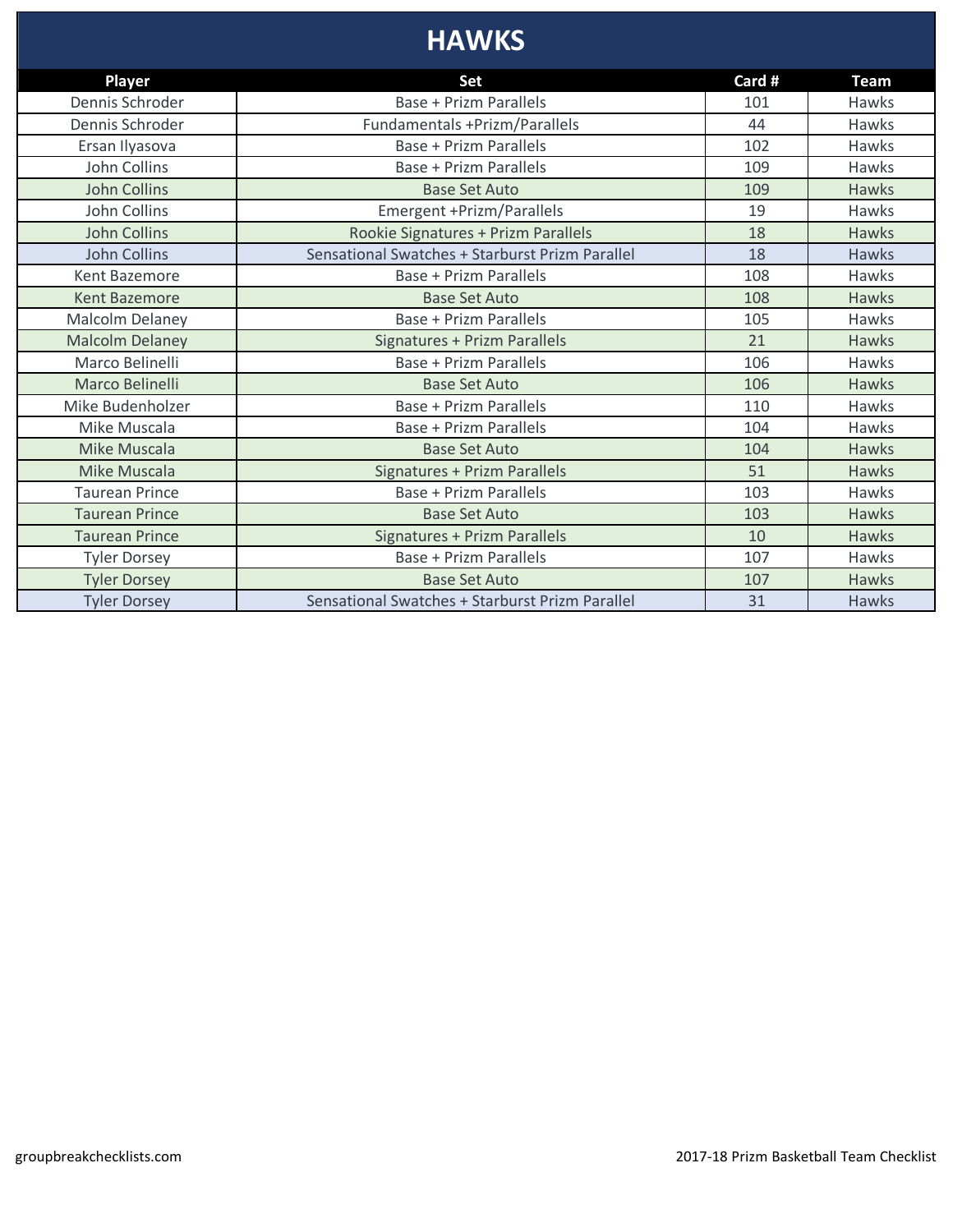# **HEAT**

| <b>Player</b>          | Set                                             | Card # | <b>Team</b> |
|------------------------|-------------------------------------------------|--------|-------------|
| <b>Alonzo Mourning</b> | Fundamentals +Prizm/Parallels                   | 9      | Heat        |
| Bam Adebayo            | <b>Base + Prizm Parallels</b>                   | 51     | Heat        |
| Bam Adebayo            | Emergent +Prizm/Parallels                       | 14     | Heat        |
| Bam Adebayo            | Luck of the Lottery + Prizm Parallels           | 14     | Heat        |
| <b>Bam Adebayo</b>     | Rookie Signatures + Prizm Parallels             | 13     | Heat        |
| Bam Adebayo            | Sensational Swatches + Starburst Prizm Parallel | 13     | Heat        |
| <b>Dion Waiters</b>    | Base + Prizm Parallels                          | 54     | Heat        |
| Erik Spoelstra         | <b>Base + Prizm Parallels</b>                   | 60     | Heat        |
| <b>Goran Dragic</b>    | <b>Base + Prizm Parallels</b>                   | 53     | Heat        |
| <b>Goran Dragic</b>    | <b>Base Set Auto</b>                            | 53     | Heat        |
| <b>Goran Dragic</b>    | Fundamentals +Prizm/Parallels                   | 42     | Heat        |
| Hassan Whiteside       | <b>Base + Prizm Parallels</b>                   | 55     | Heat        |
| Hassan Whiteside       | Get Hyped! + Prizm/Parallels                    | 23     | Heat        |
| James Johnson          | <b>Base + Prizm Parallels</b>                   | 59     | Heat        |
| <b>Justise Winslow</b> | Base + Prizm Parallels                          | 57     | Heat        |
| <b>Justise Winslow</b> | <b>Base Set Auto</b>                            | 57     | Heat        |
| Kelly Olynyk           | <b>Base + Prizm Parallels</b>                   | 58     | Heat        |
| <b>Kelly Olynyk</b>    | <b>Base Set Auto</b>                            | 58     | Heat        |
| Okaro White            | <b>Base + Prizm Parallels</b>                   | 52     | Heat        |
| <b>Tyler Johnson</b>   | Base + Prizm Parallels                          | 56     | Heat        |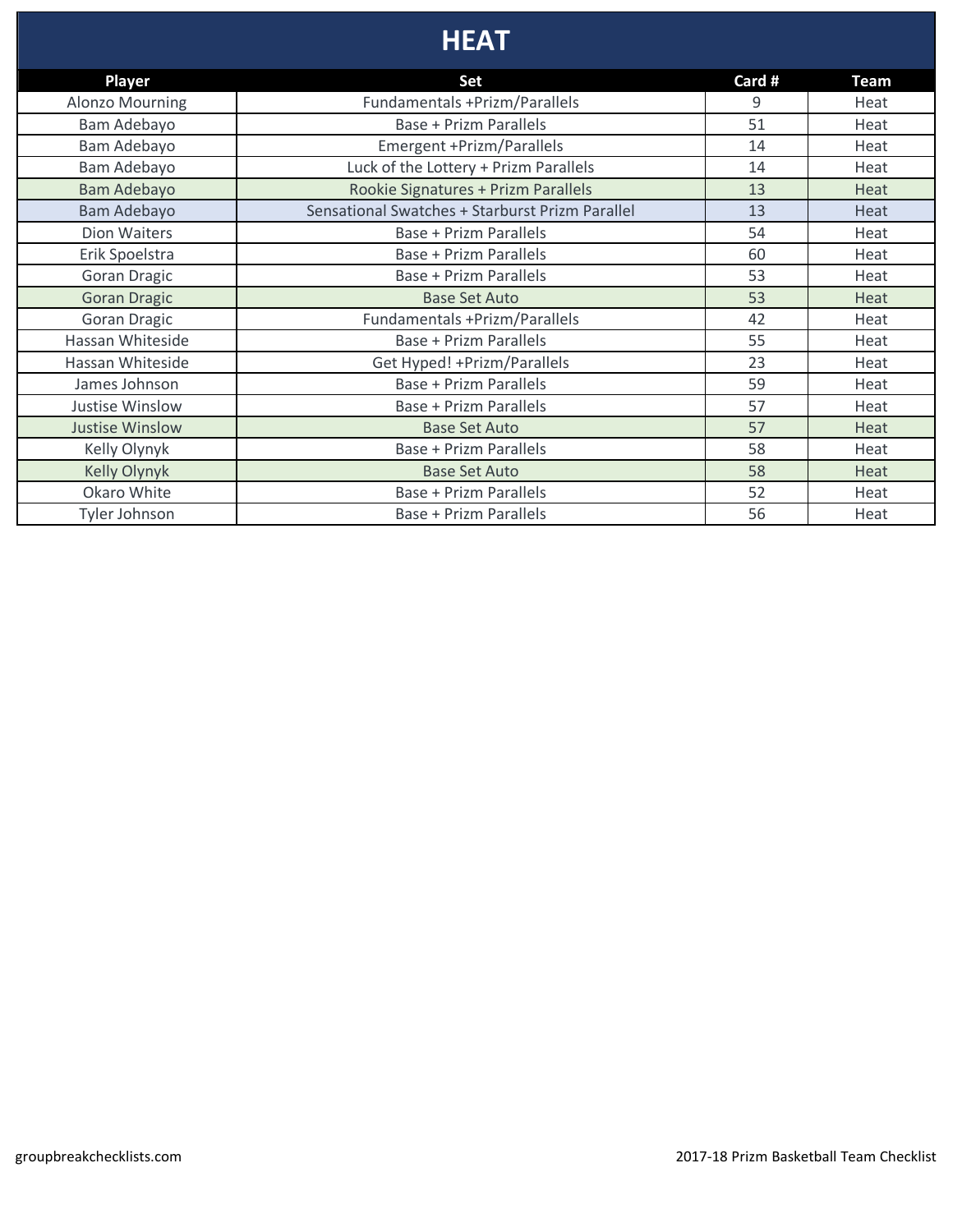# **HORNETS**

| Player                         | Set                                               | Card # | <b>Team</b>    |
|--------------------------------|---------------------------------------------------|--------|----------------|
| Cody Zeller                    | Signatures + Prizm Parallels                      | 12     | <b>Hornets</b> |
| Dwayne Bacon                   | <b>Base + Prizm Parallels</b>                     | 234    | Hornets        |
| Dwayne Bacon                   | <b>Base Set Auto</b>                              | 234    | <b>Hornets</b> |
| <b>Dwayne Bacon</b>            | Sensational Swatches + Starburst Prizm Parallel   | 40     | Hornets        |
| Dwight Howard                  | <b>Base + Prizm Parallels</b>                     | 232    | Hornets        |
| <b>Frank Kaminsky</b>          | <b>Signatures + Prizm Parallels</b>               | 6      | <b>Hornets</b> |
| Kemba Walker                   | <b>Base + Prizm Parallels</b>                     | 231    | Hornets        |
| Kemba Walker                   | Fundamentals +Prizm/Parallels                     | 30     | Hornets        |
| Kemba Walker                   | Get Hyped! + Prizm/Parallels                      | 19     | Hornets        |
| <b>Malik Monk</b>              | Base + Prizm Parallels                            | 233    | Hornets        |
| <b>Malik Monk</b>              | <b>Base Set Auto</b>                              | 233    | <b>Hornets</b> |
| <b>Malik Monk</b>              | Emergent +Prizm/Parallels                         | 11     | Hornets        |
| <b>Malik Monk</b>              | Luck of the Lottery + Prizm Parallels             | 11     | Hornets        |
| <b>Malik Monk</b>              | Rookie Signatures + Prizm Parallels               | 10     | <b>Hornets</b> |
| <b>Malik Monk</b>              | Sensational Signatures + Starburst Prizm Parallel | 9      | <b>Hornets</b> |
| <b>Malik Monk</b>              | Sensational Swatches + Starburst Prizm Parallel   | 10     | Hornets        |
| <b>Marvin Williams</b>         | <b>Base + Prizm Parallels</b>                     | 238    | Hornets        |
| <b>Marvin Williams</b>         | <b>Base Set Auto</b>                              | 238    | <b>Hornets</b> |
| <b>Michael Carter-Williams</b> | <b>Base + Prizm Parallels</b>                     | 235    | Hornets        |
| <b>Michael Carter-Williams</b> | <b>Base Set Auto</b>                              | 235    | <b>Hornets</b> |
| Michael Kidd-Gilchrist         | <b>Base + Prizm Parallels</b>                     | 237    | Hornets        |
| Nicolas Batum                  | Base + Prizm Parallels                            | 236    | Hornets        |
| Nicolas Batum                  | <b>Base Set Auto</b>                              | 236    | Hornets        |
| <b>Steve Clifford</b>          | <b>Base + Prizm Parallels</b>                     | 240    | Hornets        |
| <b>Treveon Graham</b>          | <b>Base + Prizm Parallels</b>                     | 239    | Hornets        |
| <b>Treveon Graham</b>          | <b>Base Set Auto</b>                              | 239    | <b>Hornets</b> |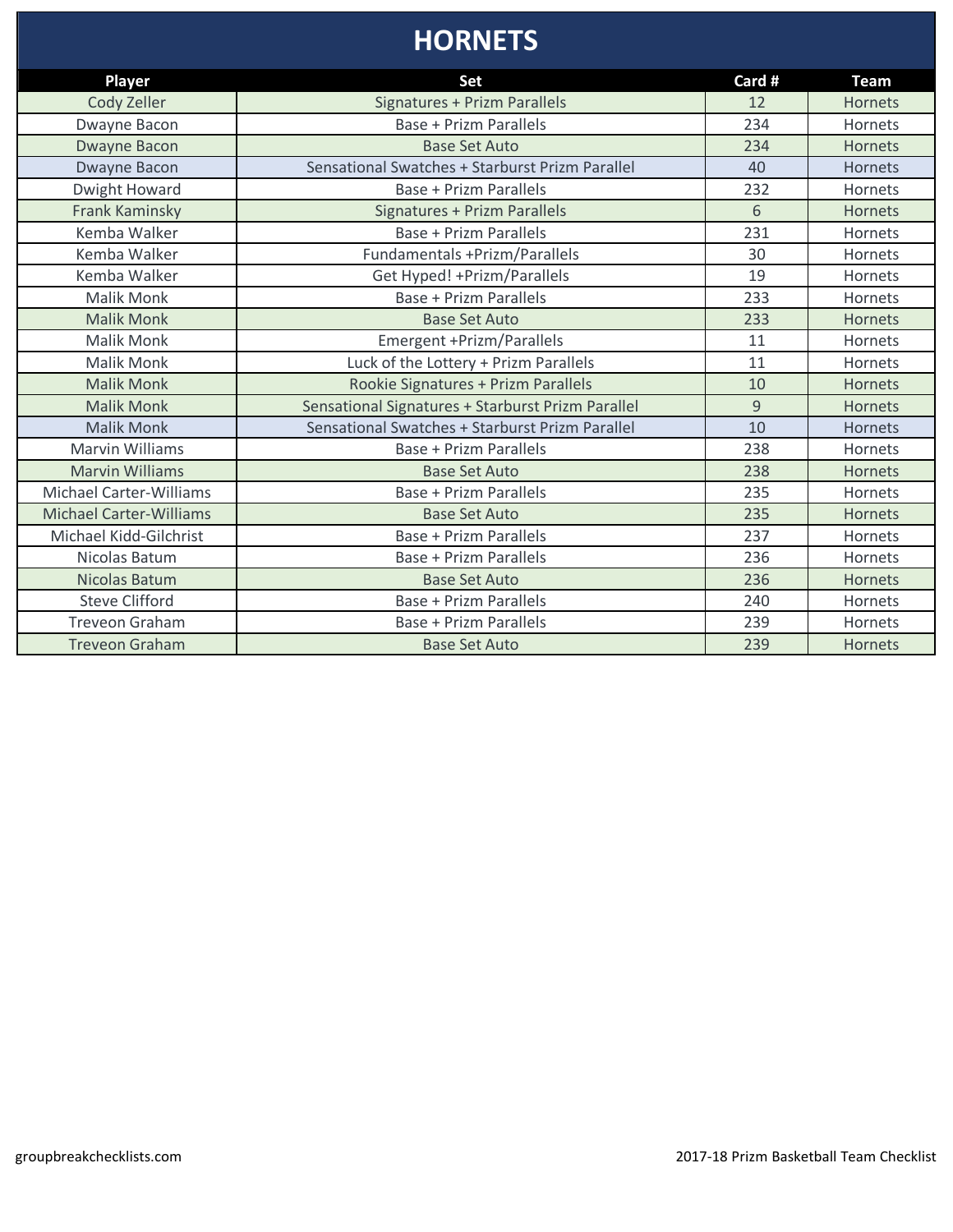### **JAZZ**

| <b>Player</b>         | Set                                             | Card #         | <b>Team</b> |
|-----------------------|-------------------------------------------------|----------------|-------------|
| <b>Alec Burks</b>     | Sensational Swatches + Starburst Prizm Parallel | 41             | Jazz        |
| Dante Exum            | <b>Base + Prizm Parallels</b>                   | 112            | Jazz        |
| Dante Exum            | <b>Base Set Auto</b>                            | 112            | Jazz        |
| Dante Exum            | Sensational Swatches + Starburst Prizm Parallel | 51             | Jazz        |
| <b>Derrick Favors</b> | <b>Base + Prizm Parallels</b>                   | 115            | Jazz        |
| <b>Derrick Favors</b> | <b>Base Set Auto</b>                            | 115            | Jazz        |
| <b>Derrick Favors</b> | Sensational Swatches + Starburst Prizm Parallel | 53             | Jazz        |
| Donovan Mitchell      | Base + Prizm Parallels                          | 117            | Jazz        |
| Donovan Mitchell      | <b>Base Set Auto</b>                            | 117            | Jazz        |
| Donovan Mitchell      | Emergent +Prizm/Parallels                       | 13             | Jazz        |
| Donovan Mitchell      | Luck of the Lottery + Prizm Parallels           | 13             | Jazz        |
| Donovan Mitchell      | Rookie Signatures + Prizm Parallels             | 12             | Jazz        |
| Donovan Mitchell      | Sensational Swatches + Starburst Prizm Parallel | 12             | Jazz        |
| Joe Ingles            | <b>Base + Prizm Parallels</b>                   | 113            | Jazz        |
| Joe Ingles            | Sensational Swatches + Starburst Prizm Parallel | 63             | Jazz        |
| Joe Johnson           | <b>Base + Prizm Parallels</b>                   | 116            | Jazz        |
| Joe Johnson           | <b>Base Set Auto</b>                            | 116            | Jazz        |
| Joel Bolomboy         | Signatures + Prizm Parallels                    | 5              | Jazz        |
| John Stockton         | Fundamentals +Prizm/Parallels                   | $\overline{4}$ | Jazz        |
| Quin Snyder           | <b>Base + Prizm Parallels</b>                   | 120            | Jazz        |
| <b>Ricky Rubio</b>    | <b>Base + Prizm Parallels</b>                   | 119            | Jazz        |
| <b>Ricky Rubio</b>    | <b>Base Set Auto</b>                            | 119            | Jazz        |
| <b>Ricky Rubio</b>    | Sensational Swatches + Starburst Prizm Parallel | 78             | Jazz        |
| Rodney Hood           | Base + Prizm Parallels                          | 111            | Jazz        |
| Rodney Hood           | Sensational Swatches + Starburst Prizm Parallel | 79             | Jazz        |
| <b>Rudy Gobert</b>    | <b>Base + Prizm Parallels</b>                   | 114            | Jazz        |
| <b>Rudy Gobert</b>    | Fundamentals +Prizm/Parallels                   | 29             | Jazz        |
| <b>Rudy Gobert</b>    | Sensational Swatches + Starburst Prizm Parallel | 90             | Jazz        |
| <b>Tony Bradley</b>   | <b>Base + Prizm Parallels</b>                   | 118            | Jazz        |
| <b>Tony Bradley</b>   | <b>Base Set Auto</b>                            | 118            | Jazz        |
| <b>Tony Bradley</b>   | Sensational Swatches + Starburst Prizm Parallel | 14             | Jazz        |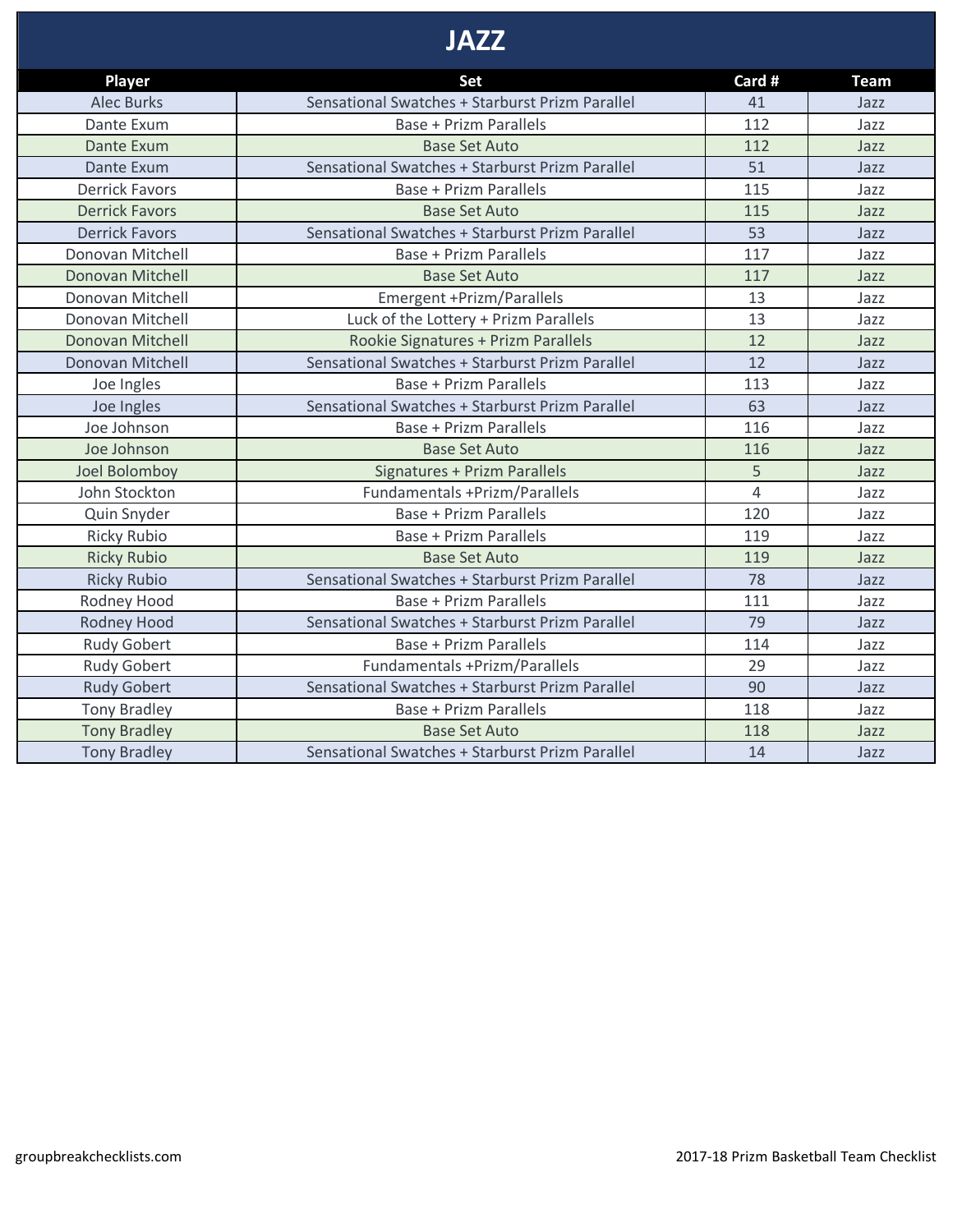# **KINGS**

| Player                      | Set                                               | Card #         | <b>Team</b>  |
|-----------------------------|---------------------------------------------------|----------------|--------------|
| <b>Buddy Hield</b>          | <b>Base + Prizm Parallels</b>                     | 21             | <b>Kings</b> |
| <b>Buddy Hield</b>          | <b>Base Set Auto</b>                              | 21             | <b>Kings</b> |
| <b>Buddy Hield</b>          | Fundamentals +Prizm/Parallels                     | 34             | Kings        |
| <b>Buddy Hield</b>          | Get Hyped! + Prizm/Parallels                      | 17             | Kings        |
| Dave Joerger                | <b>Base + Prizm Parallels</b>                     | 30             | Kings        |
| De'Aaron Fox                | <b>Base + Prizm Parallels</b>                     | 24             | Kings        |
| De'Aaron Fox                | <b>Base Set Auto</b>                              | 24             | <b>Kings</b> |
| De'Aaron Fox                | Emergent +Prizm/Parallels                         | 5              | Kings        |
| De'Aaron Fox                | Luck of the Lottery + Prizm Parallels             | 5              | Kings        |
| De'Aaron Fox                | Rookie Signatures + Prizm Parallels               | $\overline{4}$ | <b>Kings</b> |
| De'Aaron Fox                | Sensational Signatures + Starburst Prizm Parallel | $\overline{4}$ | <b>Kings</b> |
| De'Aaron Fox                | Sensational Swatches + Starburst Prizm Parallel   | $\overline{4}$ | <b>Kings</b> |
| Frank Mason III             | <b>Base + Prizm Parallels</b>                     | 26             | Kings        |
| <b>Frank Mason III</b>      | <b>Base Set Auto</b>                              | 26             | <b>Kings</b> |
| <b>Frank Mason III</b>      | Rookie Signatures + Prizm Parallels               | 29             | <b>Kings</b> |
| Frank Mason III             | Sensational Swatches + Starburst Prizm Parallel   | 29             | <b>Kings</b> |
| George Hill                 | <b>Base + Prizm Parallels</b>                     | 23             | Kings        |
| George Hill                 | <b>Base Set Auto</b>                              | 23             | <b>Kings</b> |
| <b>Georgios Papagiannis</b> | Signatures + Prizm Parallels                      | 25             | <b>Kings</b> |
| <b>Harry Giles</b>          | <b>Base + Prizm Parallels</b>                     | 28             | Kings        |
| <b>Harry Giles</b>          | <b>Base Set Auto</b>                              | 28             | <b>Kings</b> |
| <b>Harry Giles</b>          | Emergent +Prizm/Parallels                         | 20             | Kings        |
| <b>Harry Giles</b>          | Rookie Signatures + Prizm Parallels               | 19             | <b>Kings</b> |
| <b>Harry Giles</b>          | Sensational Swatches + Starburst Prizm Parallel   | 19             | <b>Kings</b> |
| Justin Jackson              | <b>Base + Prizm Parallels</b>                     | 27             | Kings        |
| Justin Jackson              | <b>Base Set Auto</b>                              | 27             | <b>Kings</b> |
| Justin Jackson              | Emergent +Prizm/Parallels                         | 15             | <b>Kings</b> |
| Justin Jackson              | Rookie Signatures + Prizm Parallels               | 14             | <b>Kings</b> |
| Skal Labissiere             | <b>Base + Prizm Parallels</b>                     | 22             | Kings        |
| <b>Vince Carter</b>         | <b>Base + Prizm Parallels</b>                     | 25             | Kings        |
| <b>Vince Carter</b>         | <b>Base Set Auto</b>                              | 25             | <b>Kings</b> |
| Willie Cauley-Stein         | <b>Base + Prizm Parallels</b>                     | 29             | Kings        |
| <b>Willie Cauley-Stein</b>  | <b>Base Set Auto</b>                              | 29             | <b>Kings</b> |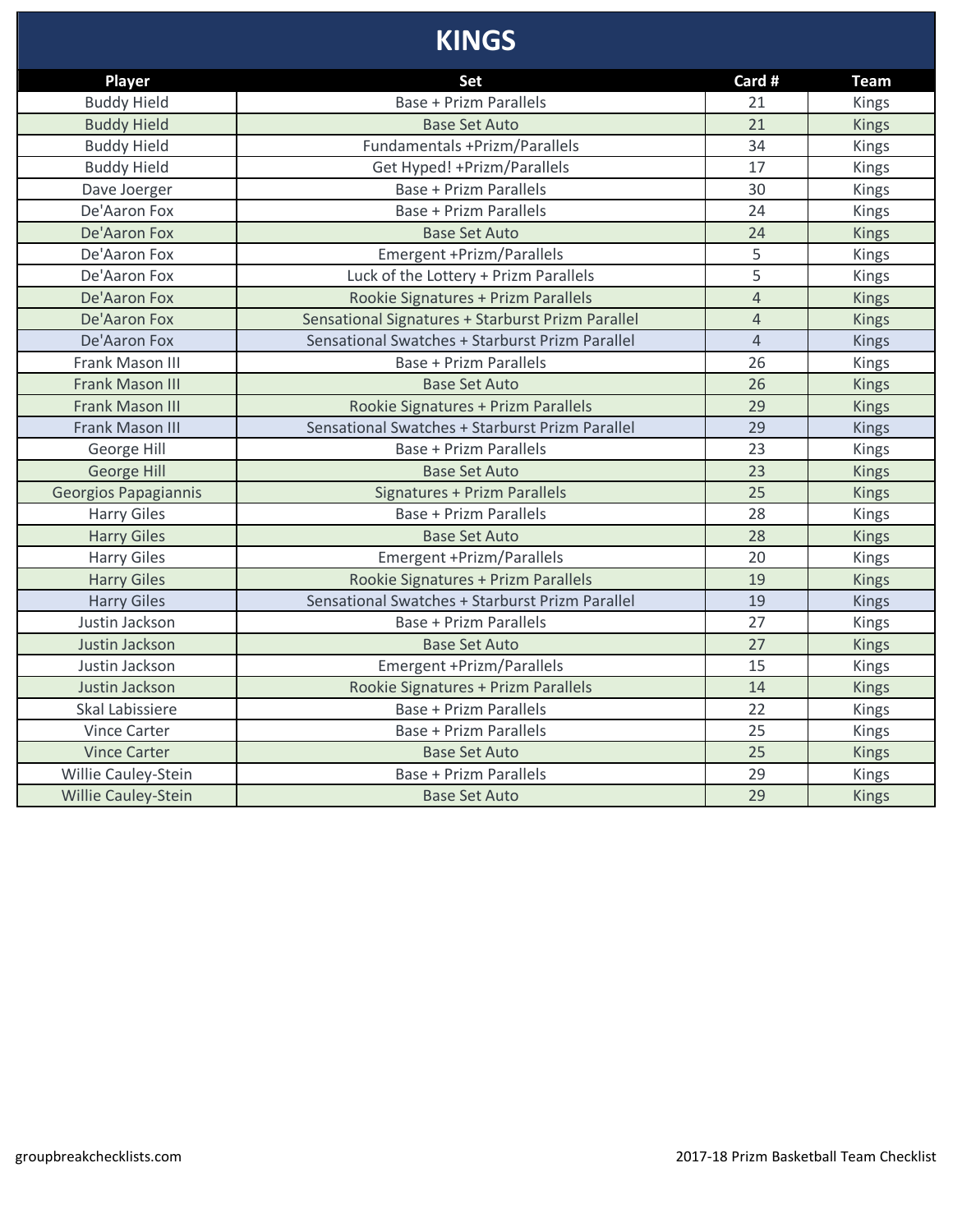# **KNICKS**

| <b>Player</b>             | <b>Set</b>                                        | Card #         | <b>Team</b>   |
|---------------------------|---------------------------------------------------|----------------|---------------|
| Carmelo Anthony           | <b>Base + Prizm Parallels</b>                     | 279            | Knicks        |
| <b>Carmelo Anthony</b>    | <b>Base Set Auto</b>                              | 279            | <b>Knicks</b> |
| Carmelo Anthony           | Fundamentals +Prizm/Parallels                     | 45             | Knicks        |
| Carmelo Anthony           | Get Hyped! + Prizm/Parallels                      | $\overline{3}$ | Knicks        |
| Carmelo Anthony           | Sensational Swatches + Starburst Prizm Parallel   | 48             | Knicks        |
| Courtney Lee              | <b>Base + Prizm Parallels</b>                     | 274            | Knicks        |
| <b>Courtney Lee</b>       | <b>Base Set Auto</b>                              | 274            | <b>Knicks</b> |
| Damyean Dotson            | <b>Base + Prizm Parallels</b>                     | 272            | Knicks        |
| Damyean Dotson            | <b>Base Set Auto</b>                              | 272            | <b>Knicks</b> |
| Frank Ntilikina           | <b>Base + Prizm Parallels</b>                     | 275            | Knicks        |
| Frank Ntilikina           | <b>Base Set Auto</b>                              | 275            | <b>Knicks</b> |
| Frank Ntilikina           | Emergent +Prizm/Parallels                         | 8              | Knicks        |
| Frank Ntilikina           | Luck of the Lottery + Prizm Parallels             | 8              | Knicks        |
| Frank Ntilikina           | Rookie Signatures + Prizm Parallels               | $\overline{7}$ | <b>Knicks</b> |
| <b>Frank Ntilikina</b>    | Sensational Signatures + Starburst Prizm Parallel | $\overline{7}$ | <b>Knicks</b> |
| Frank Ntilikina           | Sensational Swatches + Starburst Prizm Parallel   | $\overline{7}$ | <b>Knicks</b> |
| Jeff Hornacek             | <b>Base + Prizm Parallels</b>                     | 280            | Knicks        |
| <b>Kristaps Porzingis</b> | <b>Base + Prizm Parallels</b>                     | 271            | Knicks        |
| <b>Kristaps Porzingis</b> | Fundamentals +Prizm/Parallels                     | 18             | Knicks        |
| Kristaps Porzingis        | Sensational Swatches + Starburst Prizm Parallel   | 71             | <b>Knicks</b> |
| Lance Thomas              | <b>Base + Prizm Parallels</b>                     | 278            | Knicks        |
| Lance Thomas              | <b>Base Set Auto</b>                              | 278            | <b>Knicks</b> |
| Mindaugas Kuzminskas      | <b>Base + Prizm Parallels</b>                     | 277            | Knicks        |
| <b>Patrick Ewing</b>      | Fundamentals +Prizm/Parallels                     | 10             | Knicks        |
| Tim Hardaway Jr.          | <b>Base + Prizm Parallels</b>                     | 273            | Knicks        |
| Tim Hardaway Jr.          | <b>Base Set Auto</b>                              | 273            | <b>Knicks</b> |
| Tim Hardaway Jr.          | <b>Signatures + Prizm Parallels</b>               | 18             | <b>Knicks</b> |
| Willy Hernangomez         | <b>Base + Prizm Parallels</b>                     | 276            | Knicks        |
| Willy Hernangomez         | <b>Base Set Auto</b>                              | 276            | <b>Knicks</b> |
| Willy Hernangomez         | Get Hyped! + Prizm/Parallels                      | $\overline{2}$ | Knicks        |
| <b>Willy Hernangomez</b>  | Signatures + Prizm Parallels                      | 20             | <b>Knicks</b> |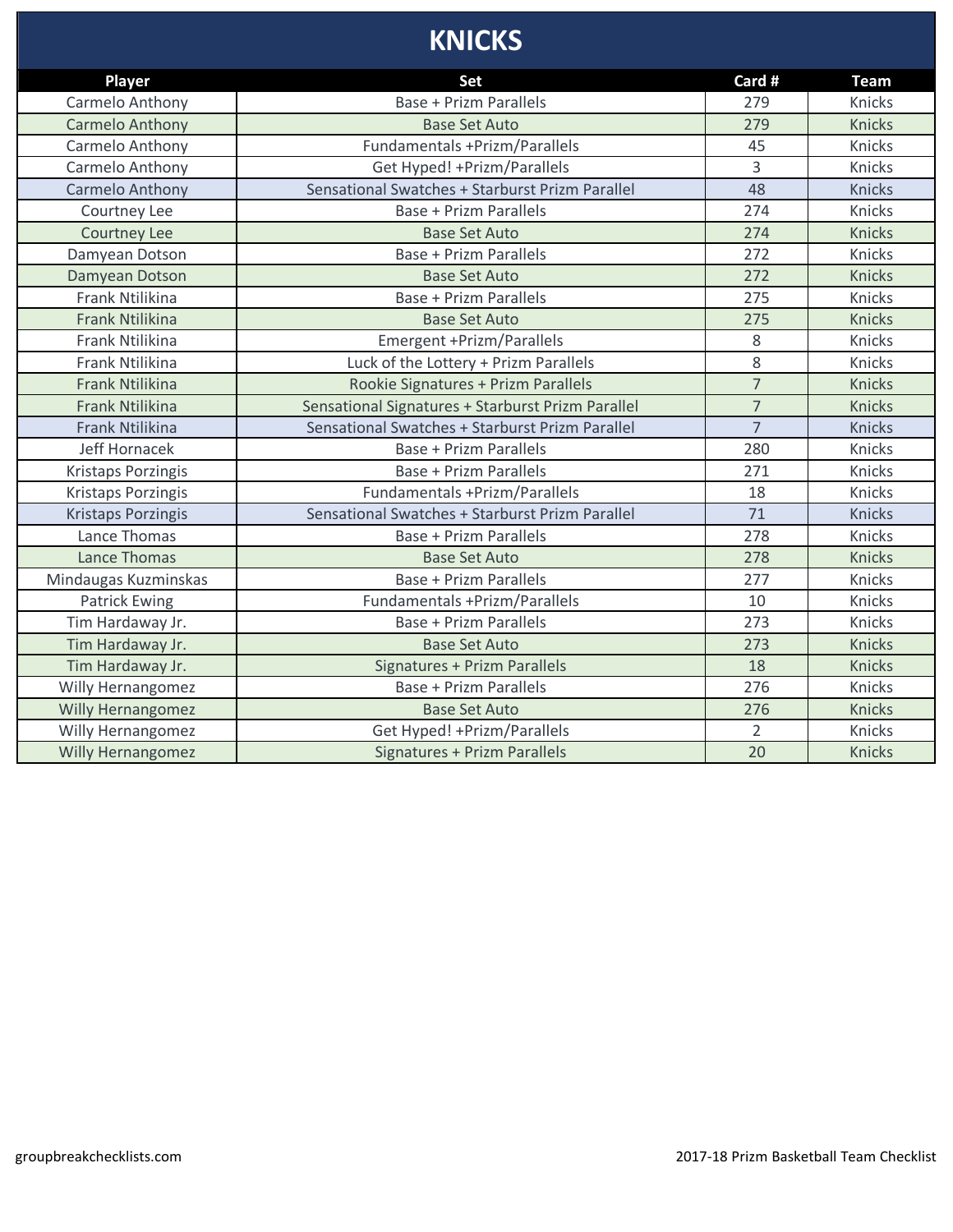# **LAKERS**

| Player                | Set                                               | Card #         | <b>Team</b> |
|-----------------------|---------------------------------------------------|----------------|-------------|
| Brandon Ingram        | <b>Base + Prizm Parallels</b>                     | 284            | Lakers      |
| <b>Brandon Ingram</b> | <b>Base Set Auto</b>                              | 284            | Lakers      |
| <b>Brook Lopez</b>    | Base + Prizm Parallels                            | 285            | Lakers      |
| <b>Brook Lopez</b>    | <b>Base Set Auto</b>                              | 285            | Lakers      |
| <b>Brook Lopez</b>    | Sensational Swatches + Starburst Prizm Parallel   | 46             | Lakers      |
| Ivica Zubac           | Signatures + Prizm Parallels                      | 36             | Lakers      |
| Jordan Clarkson       | Base + Prizm Parallels                            | 286            | Lakers      |
| Jordan Clarkson       | <b>Base Set Auto</b>                              | 286            | Lakers      |
| Josh Hart             | <b>Base + Prizm Parallels</b>                     | 282            | Lakers      |
| <b>Josh Hart</b>      | <b>Base Set Auto</b>                              | 282            | Lakers      |
| Josh Hart             | Emergent +Prizm/Parallels                         | 24             | Lakers      |
| <b>Josh Hart</b>      | Rookie Signatures + Prizm Parallels               | 26             | Lakers      |
| <b>Josh Hart</b>      | Sensational Swatches + Starburst Prizm Parallel   | 26             | Lakers      |
| Julius Randle         | <b>Base + Prizm Parallels</b>                     | 287            | Lakers      |
| <b>Julius Randle</b>  | <b>Base Set Auto</b>                              | 287            | Lakers      |
| <b>Julius Randle</b>  | Signatures + Prizm Parallels                      | 37             | Lakers      |
| Kobe Bryant           | Fundamentals +Prizm/Parallels                     | $\overline{2}$ | Lakers      |
| Kobe Bryant           | Sensational Swatches + Starburst Prizm Parallel   | 69             | Lakers      |
| Kobe Bryant           | <b>Signatures + Prizm Parallels</b>               | 32             | Lakers      |
| Kyle Kuzma            | Base + Prizm Parallels                            | 283            | Lakers      |
| Kyle Kuzma            | Emergent +Prizm/Parallels                         | 23             | Lakers      |
| Kyle Kuzma            | Sensational Swatches + Starburst Prizm Parallel   | 24             | Lakers      |
| Larry Nance Jr.       | <b>Base + Prizm Parallels</b>                     | 288            | Lakers      |
| Larry Nance Jr.       | <b>Base Set Auto</b>                              | 288            | Lakers      |
| Larry Nance Jr.       | Signatures + Prizm Parallels                      | 19             | Lakers      |
| Lonzo Ball            | <b>Base + Prizm Parallels</b>                     | 289            | Lakers      |
| Lonzo Ball            | <b>Base Set Auto</b>                              | 289            | Lakers      |
| Lonzo Ball            | Emergent +Prizm/Parallels                         | $\overline{2}$ | Lakers      |
| Lonzo Ball            | Luck of the Lottery + Prizm Parallels             | $\overline{2}$ | Lakers      |
| Lonzo Ball            | Rookie Signatures + Prizm Parallels               | $\overline{2}$ | Lakers      |
| Lonzo Ball            | Sensational Signatures + Starburst Prizm Parallel | $\overline{2}$ | Lakers      |
| Lonzo Ball            | Sensational Swatches + Starburst Prizm Parallel   | $\overline{2}$ | Lakers      |
| Luke Walton           | <b>Base + Prizm Parallels</b>                     | 290            | Lakers      |
| Shaquille O'Neal      | Sensational Swatches + Starburst Prizm Parallel   | 81             | Lakers      |
| Thomas Bryant         | <b>Base + Prizm Parallels</b>                     | 281            | Lakers      |
| <b>Thomas Bryant</b>  | <b>Base Set Auto</b>                              | 281            | Lakers      |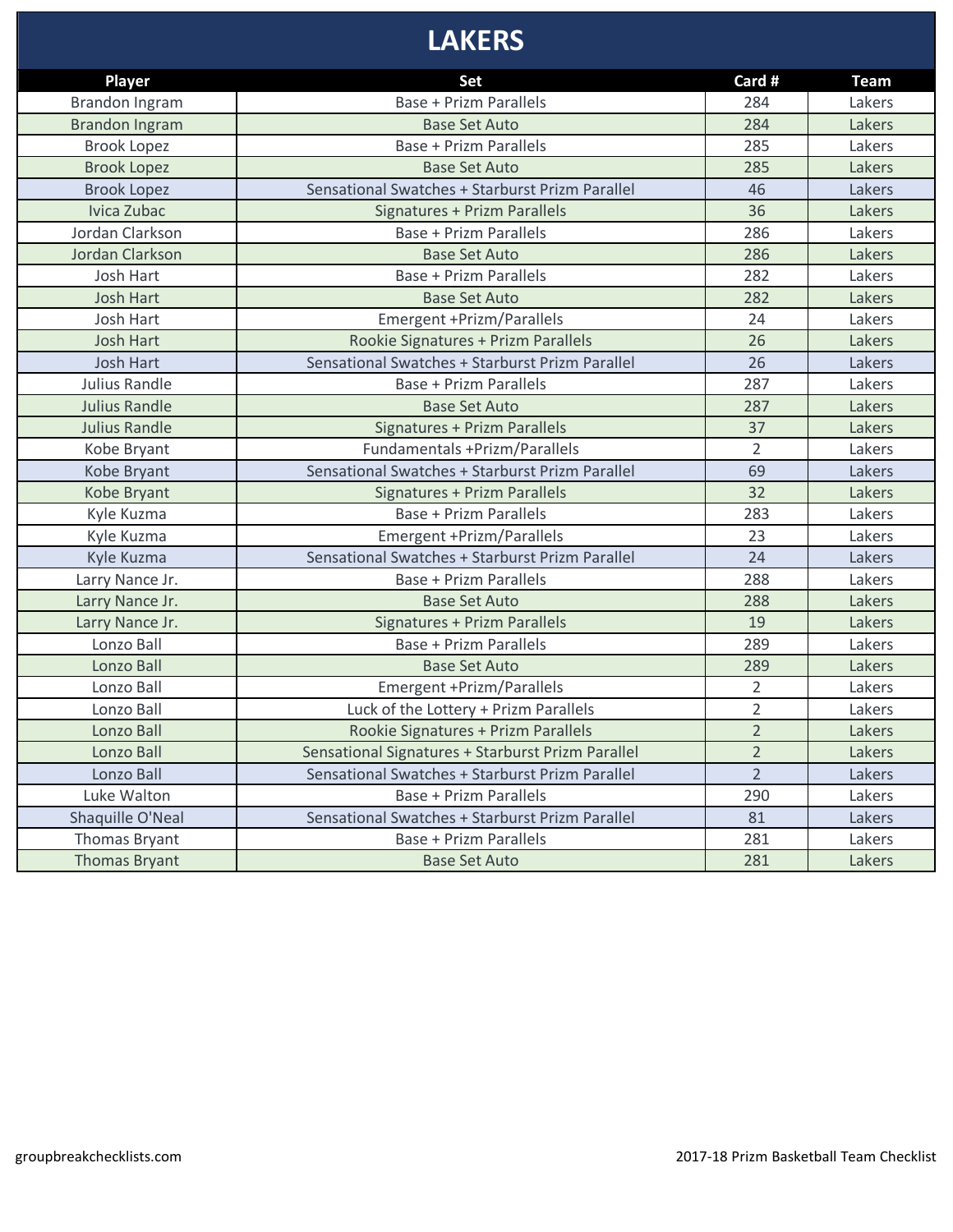# **MAGIC**

| <b>Player</b>           | Set                                               | Card # | <b>Team</b>  |
|-------------------------|---------------------------------------------------|--------|--------------|
| Aaron Gordon            | Base + Prizm Parallels                            | 72     | Magic        |
| <b>Bismack Biyombo</b>  | <b>Base + Prizm Parallels</b>                     | 75     | Magic        |
| <b>Bismack Biyombo</b>  | <b>Base Set Auto</b>                              | 75     | Magic        |
| <b>Elfrid Payton</b>    | Base + Prizm Parallels                            | 71     | Magic        |
| <b>Elfrid Payton</b>    | <b>Base Set Auto</b>                              | 71     | Magic        |
| Evan Fournier           | <b>Base + Prizm Parallels</b>                     | 76     | Magic        |
| <b>Evan Fournier</b>    | <b>Base Set Auto</b>                              | 76     | Magic        |
| Frank Vogel             | <b>Base + Prizm Parallels</b>                     | 80     | Magic        |
| Jonathan Isaac          | <b>Base + Prizm Parallels</b>                     | 73     | Magic        |
| Jonathan Isaac          | <b>Base Set Auto</b>                              | 73     | <b>Magic</b> |
| Jonathan Isaac          | Emergent +Prizm/Parallels                         | 6      | Magic        |
| Jonathan Isaac          | Luck of the Lottery + Prizm Parallels             | 6      | Magic        |
| Jonathan Isaac          | Rookie Signatures + Prizm Parallels               | 5      | <b>Magic</b> |
| Jonathan Isaac          | Sensational Signatures + Starburst Prizm Parallel | 5      | <b>Magic</b> |
| Jonathan Isaac          | Sensational Swatches + Starburst Prizm Parallel   | 5      | Magic        |
| <b>Jonathon Simmons</b> | <b>Base + Prizm Parallels</b>                     | 79     | Magic        |
| Mario Hezonja           | Signatures + Prizm Parallels                      | 17     | Magic        |
| Nikola Vucevic          | <b>Base + Prizm Parallels</b>                     | 78     | Magic        |
| Nikola Vucevic          | <b>Base Set Auto</b>                              | 78     | Magic        |
| Nikola Vucevic          | Fundamentals +Prizm/Parallels                     | 49     | Magic        |
| Shaquille O'Neal        | Signatures + Prizm Parallels                      | 49     | <b>Magic</b> |
| <b>Terrence Ross</b>    | <b>Base + Prizm Parallels</b>                     | 77     | Magic        |
| Wesley Iwundu           | <b>Base + Prizm Parallels</b>                     | 74     | Magic        |
| Wesley Iwundu           | <b>Base Set Auto</b>                              | 74     | <b>Magic</b> |
| Wesley Iwundu           | Rookie Signatures + Prizm Parallels               | 28     | Magic        |
| Wesley Iwundu           | Sensational Swatches + Starburst Prizm Parallel   | 28     | <b>Magic</b> |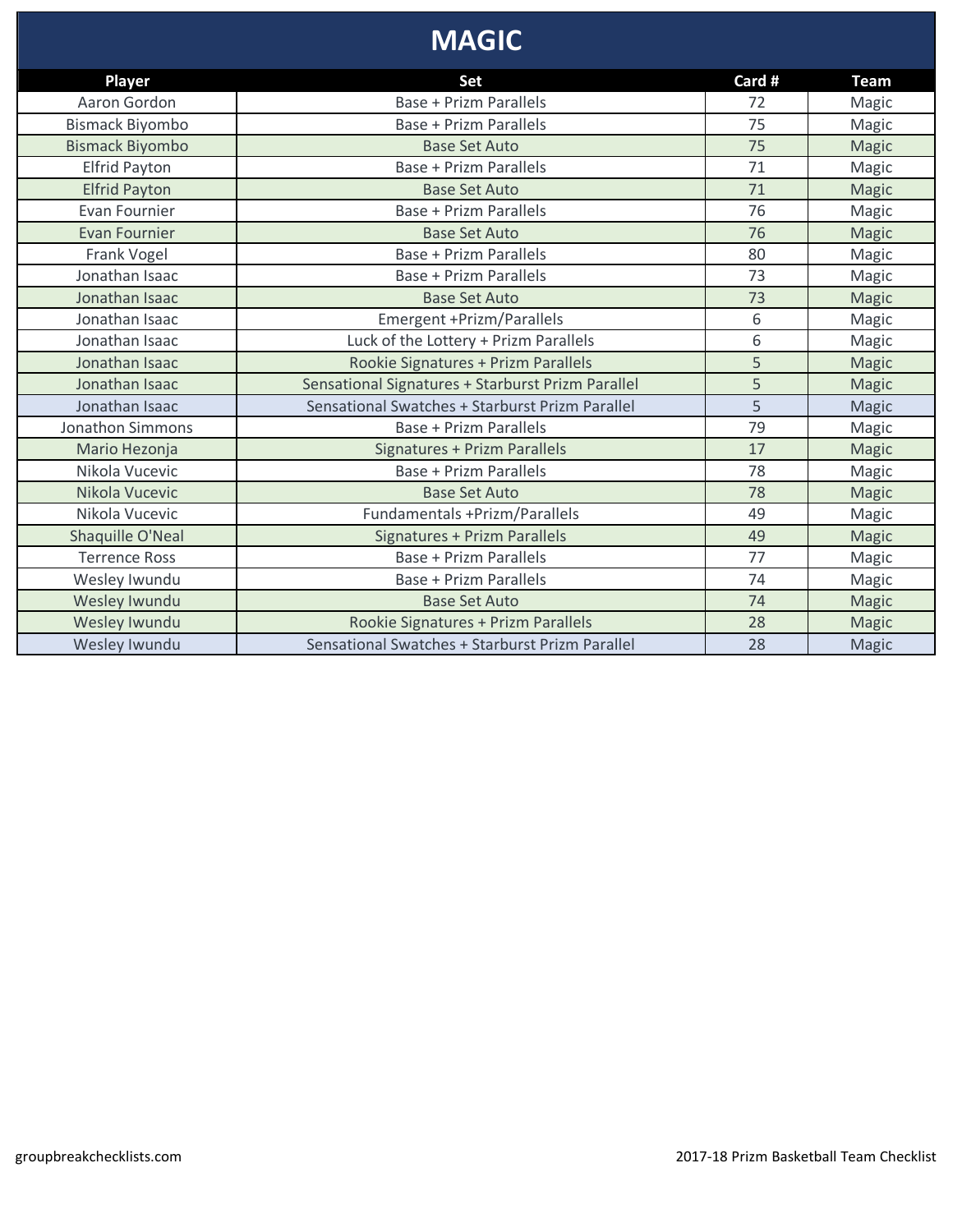#### **MAVERICKS**

| <b>Player</b>          | Set                                             | Card # | <b>Team</b>      |
|------------------------|-------------------------------------------------|--------|------------------|
| Dennis Smith Jr.       | <b>Base + Prizm Parallels</b>                   | 99     | Mavericks        |
| Dennis Smith Jr.       | <b>Base Set Auto</b>                            | 99     | <b>Mavericks</b> |
| Dennis Smith Jr.       | Emergent +Prizm/Parallels                       | 9      | Mavericks        |
| Dennis Smith Jr.       | Luck of the Lottery + Prizm Parallels           | 9      | Mavericks        |
| Dennis Smith Jr.       | Rookie Signatures + Prizm Parallels             | 8      | <b>Mavericks</b> |
| Dennis Smith Jr.       | Sensational Swatches + Starburst Prizm Parallel | 8      | Mavericks        |
| Dirk Nowitzki          | <b>Base + Prizm Parallels</b>                   | 91     | <b>Mavericks</b> |
| Dirk Nowitzki          | <b>Base Set Auto</b>                            | 91     | <b>Mavericks</b> |
| Dirk Nowitzki          | Fundamentals +Prizm/Parallels                   | 11     | Mavericks        |
| Dirk Nowitzki          | Get Hyped! + Prizm/Parallels                    | 21     | Mavericks        |
| Dirk Nowitzki          | Sensational Swatches + Starburst Prizm Parallel | 54     | Mavericks        |
| Dorian Finney-Smith    | <b>Base + Prizm Parallels</b>                   | 98     | Mavericks        |
| Dorian Finney-Smith    | <b>Base Set Auto</b>                            | 98     | Mavericks        |
| <b>Dwight Powell</b>   | <b>Base + Prizm Parallels</b>                   | 92     | Mavericks        |
| <b>Dwight Powell</b>   | <b>Base Set Auto</b>                            | 92     | <b>Mavericks</b> |
| <b>Dwight Powell</b>   | Signatures + Prizm Parallels                    | 52     | <b>Mavericks</b> |
| <b>Harrison Barnes</b> | <b>Base + Prizm Parallels</b>                   | 93     | Mavericks        |
| <b>Harrison Barnes</b> | <b>Base Set Auto</b>                            | 93     | <b>Mavericks</b> |
| <b>Harrison Barnes</b> | Fundamentals +Prizm/Parallels                   | 48     | Mavericks        |
| <b>Harrison Barnes</b> | Signatures + Prizm Parallels                    | 33     | <b>Mavericks</b> |
| J.J. Barea             | <b>Base + Prizm Parallels</b>                   | 94     | Mavericks        |
| J.J. Barea             | <b>Signatures + Prizm Parallels</b>             | 42     | <b>Mavericks</b> |
| <b>Rick Carlisle</b>   | <b>Base + Prizm Parallels</b>                   | 100    | Mavericks        |
| Salah Mejri            | Signatures + Prizm Parallels                    | 11     | <b>Mavericks</b> |
| Seth Curry             | <b>Base + Prizm Parallels</b>                   | 96     | Mavericks        |
| Seth Curry             | <b>Base Set Auto</b>                            | 96     | <b>Mavericks</b> |
| <b>Shawn Marion</b>    | Sensational Swatches + Starburst Prizm Parallel | 82     | <b>Mavericks</b> |
| <b>Wesley Matthews</b> | <b>Base + Prizm Parallels</b>                   | 95     | Mavericks        |
| <b>Wesley Matthews</b> | <b>Base Set Auto</b>                            | 95     | <b>Mavericks</b> |
| <b>Wesley Matthews</b> | Fundamentals +Prizm/Parallels                   | 36     | Mavericks        |
| Yogi Ferrell           | <b>Base + Prizm Parallels</b>                   | 97     | Mavericks        |
| Yogi Ferrell           | <b>Base Set Auto</b>                            | 97     | <b>Mavericks</b> |
| Yogi Ferrell           | <b>Signatures + Prizm Parallels</b>             | 8      | <b>Mavericks</b> |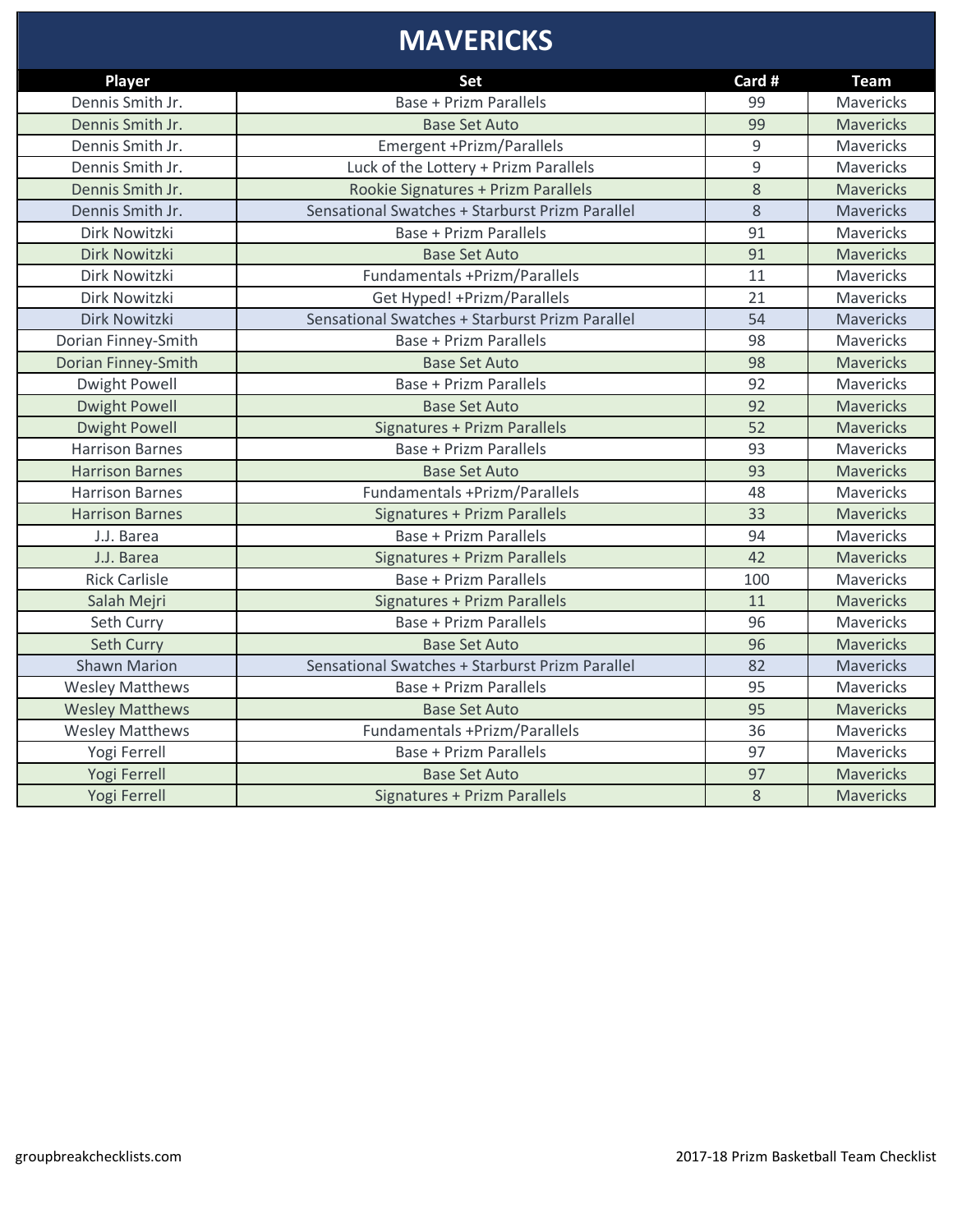## **NETS**

| <b>Player</b>           | Set                                             | Card # | <b>Team</b> |
|-------------------------|-------------------------------------------------|--------|-------------|
| Allen Crabbe            | <b>Base + Prizm Parallels</b>                   | 143    | <b>Nets</b> |
| <b>Allen Crabbe</b>     | <b>Base Set Auto</b>                            | 143    | <b>Nets</b> |
| Caris LeVert            | Base + Prizm Parallels                          | 157    | <b>Nets</b> |
| <b>Caris LeVert</b>     | <b>Base Set Auto</b>                            | 157    | <b>Nets</b> |
| D'Angelo Russell        | <b>Base + Prizm Parallels</b>                   | 152    | <b>Nets</b> |
| D'Angelo Russell        | <b>Base Set Auto</b>                            | 152    | <b>Nets</b> |
| <b>DeMarre Carroll</b>  | <b>Base + Prizm Parallels</b>                   | 155    | <b>Nets</b> |
| <b>DeMarre Carroll</b>  | <b>Base Set Auto</b>                            | 155    | <b>Nets</b> |
| <b>DeMarre Carroll</b>  | Signatures + Prizm Parallels                    | 28     | <b>Nets</b> |
| Jarrett Allen           | Base + Prizm Parallels                          | 154    | <b>Nets</b> |
| Jarrett Allen           | <b>Base Set Auto</b>                            | 154    | <b>Nets</b> |
| Jarrett Allen           | Rookie Signatures + Prizm Parallels             | 21     | <b>Nets</b> |
| Jarrett Allen           | Sensational Swatches + Starburst Prizm Parallel | 21     | <b>Nets</b> |
| Jeremy Lin              | <b>Base + Prizm Parallels</b>                   | 151    | <b>Nets</b> |
| Jeremy Lin              | <b>Base Set Auto</b>                            | 151    | <b>Nets</b> |
| Jeremy Lin              | Fundamentals +Prizm/Parallels                   | 31     | <b>Nets</b> |
| Kenny Atkinson          | Base + Prizm Parallels                          | 160    | <b>Nets</b> |
| Rondae Hollis-Jefferson | <b>Base + Prizm Parallels</b>                   | 153    | <b>Nets</b> |
| Rondae Hollis-Jefferson | <b>Base Set Auto</b>                            | 153    | <b>Nets</b> |
| Sean Kilpatrick         | <b>Base + Prizm Parallels</b>                   | 158    | <b>Nets</b> |
| Sean Kilpatrick         | <b>Base Set Auto</b>                            | 158    | <b>Nets</b> |
| Sean Kilpatrick         | Signatures + Prizm Parallels                    | 9      | <b>Nets</b> |
| <b>Timofey Mozgov</b>   | <b>Base + Prizm Parallels</b>                   | 156    | <b>Nets</b> |
| <b>Timofey Mozgov</b>   | <b>Base Set Auto</b>                            | 156    | <b>Nets</b> |
| <b>Trevor Booker</b>    | Base + Prizm Parallels                          | 159    | <b>Nets</b> |
| <b>Trevor Booker</b>    | <b>Base Set Auto</b>                            | 159    | <b>Nets</b> |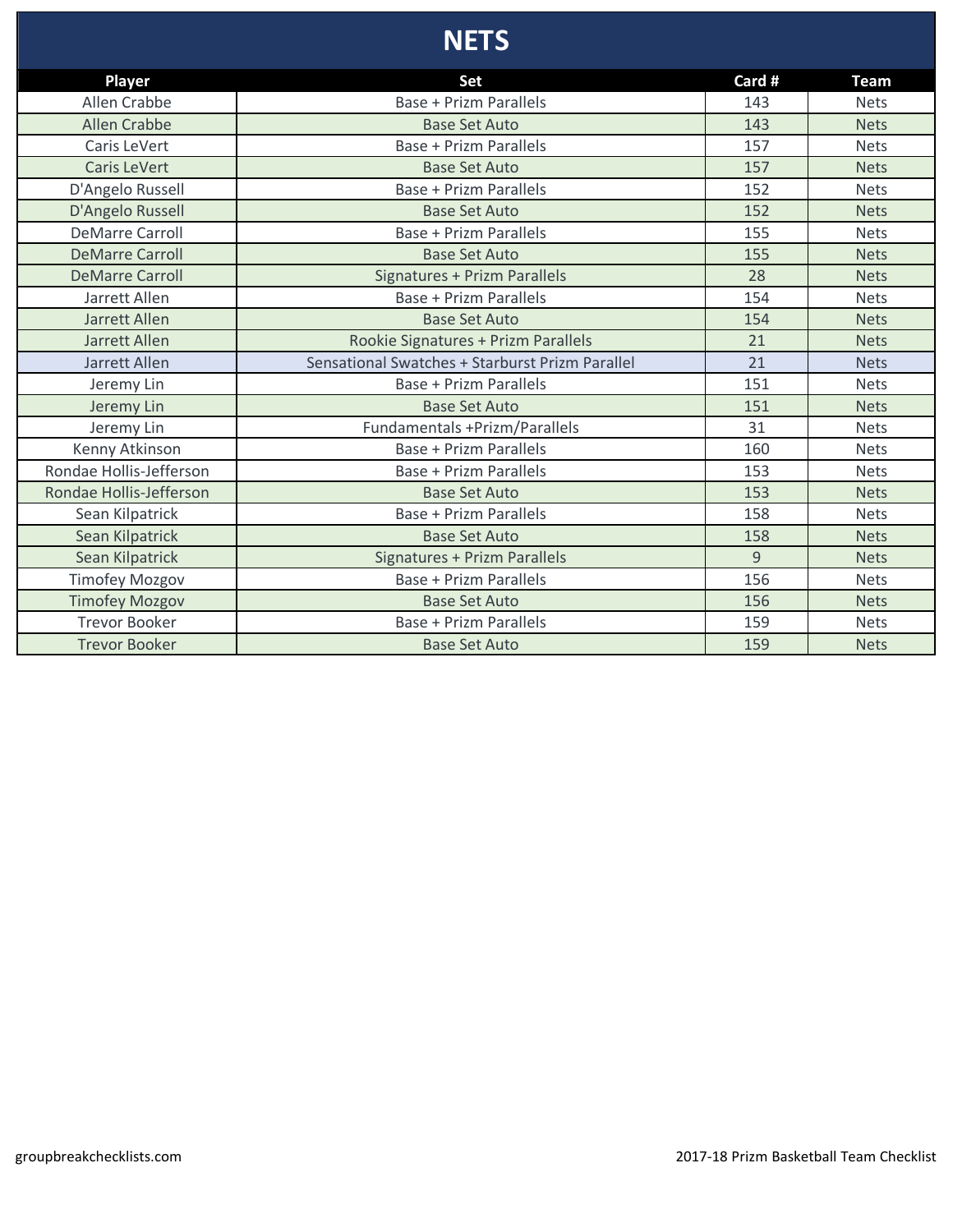## **NUGGETS**

| <b>Player</b>          | <b>Set</b>                                      | Card # | <b>Team</b>    |
|------------------------|-------------------------------------------------|--------|----------------|
| <b>Emmanuel Mudiay</b> | <b>Base + Prizm Parallels</b>                   | 161    | <b>Nuggets</b> |
| <b>Emmanuel Mudiay</b> | Sensational Swatches + Starburst Prizm Parallel | 55     | <b>Nuggets</b> |
| <b>Emmanuel Mudiay</b> | <b>Signatures + Prizm Parallels</b>             | 22     | <b>Nuggets</b> |
| <b>Gary Harris</b>     | <b>Base + Prizm Parallels</b>                   | 165    | <b>Nuggets</b> |
| <b>Gary Harris</b>     | <b>Base Set Auto</b>                            | 165    | <b>Nuggets</b> |
| <b>Gary Harris</b>     | Sensational Swatches + Starburst Prizm Parallel | 57     | <b>Nuggets</b> |
| Jamal Murray           | <b>Base + Prizm Parallels</b>                   | 167    | Nuggets        |
| Jamal Murray           | <b>Base Set Auto</b>                            | 167    | <b>Nuggets</b> |
| Jameer Nelson          | <b>Base + Prizm Parallels</b>                   | 169    | Nuggets        |
| Jameer Nelson          | <b>Base Set Auto</b>                            | 169    | <b>Nuggets</b> |
| Jameer Nelson          | Sensational Swatches + Starburst Prizm Parallel | 61     | <b>Nuggets</b> |
| Juan Hernangomez       | Sensational Swatches + Starburst Prizm Parallel | 65     | <b>Nuggets</b> |
| <b>Kenneth Faried</b>  | Sensational Swatches + Starburst Prizm Parallel | 66     | <b>Nuggets</b> |
| <b>Michael Malone</b>  | <b>Base + Prizm Parallels</b>                   | 170    | Nuggets        |
| Nikola Jokic           | <b>Base + Prizm Parallels</b>                   | 166    | <b>Nuggets</b> |
| Nikola Jokic           | <b>Base Set Auto</b>                            | 166    | <b>Nuggets</b> |
| Nikola Jokic           | Fundamentals +Prizm/Parallels                   | 50     | Nuggets        |
| Nikola Jokic           | Sensational Swatches + Starburst Prizm Parallel | 76     | <b>Nuggets</b> |
| Nikola Jokic           | Signatures + Prizm Parallels                    | 38     | <b>Nuggets</b> |
| Paul Millsap           | <b>Base + Prizm Parallels</b>                   | 163    | <b>Nuggets</b> |
| <b>Trey Lyles</b>      | <b>Base + Prizm Parallels</b>                   | 164    | Nuggets        |
| <b>Trey Lyles</b>      | <b>Base Set Auto</b>                            | 164    | <b>Nuggets</b> |
| <b>Trey Lyles</b>      | Signatures + Prizm Parallels                    | 15     | <b>Nuggets</b> |
| Tyler Lydon            | <b>Base + Prizm Parallels</b>                   | 168    | Nuggets        |
| <b>Tyler Lydon</b>     | <b>Base Set Auto</b>                            | 168    | <b>Nuggets</b> |
| <b>Tyler Lydon</b>     | Rookie Signatures + Prizm Parallels             | 23     | <b>Nuggets</b> |
| Tyler Lydon            | Sensational Swatches + Starburst Prizm Parallel | 23     | <b>Nuggets</b> |
| <b>Will Barton</b>     | Sensational Swatches + Starburst Prizm Parallel | 86     | <b>Nuggets</b> |
| <b>Wilson Chandler</b> | <b>Base + Prizm Parallels</b>                   | 162    | Nuggets        |
| <b>Wilson Chandler</b> | <b>Base Set Auto</b>                            | 162    | <b>Nuggets</b> |
| <b>Wilson Chandler</b> | Sensational Swatches + Starburst Prizm Parallel | 87     | <b>Nuggets</b> |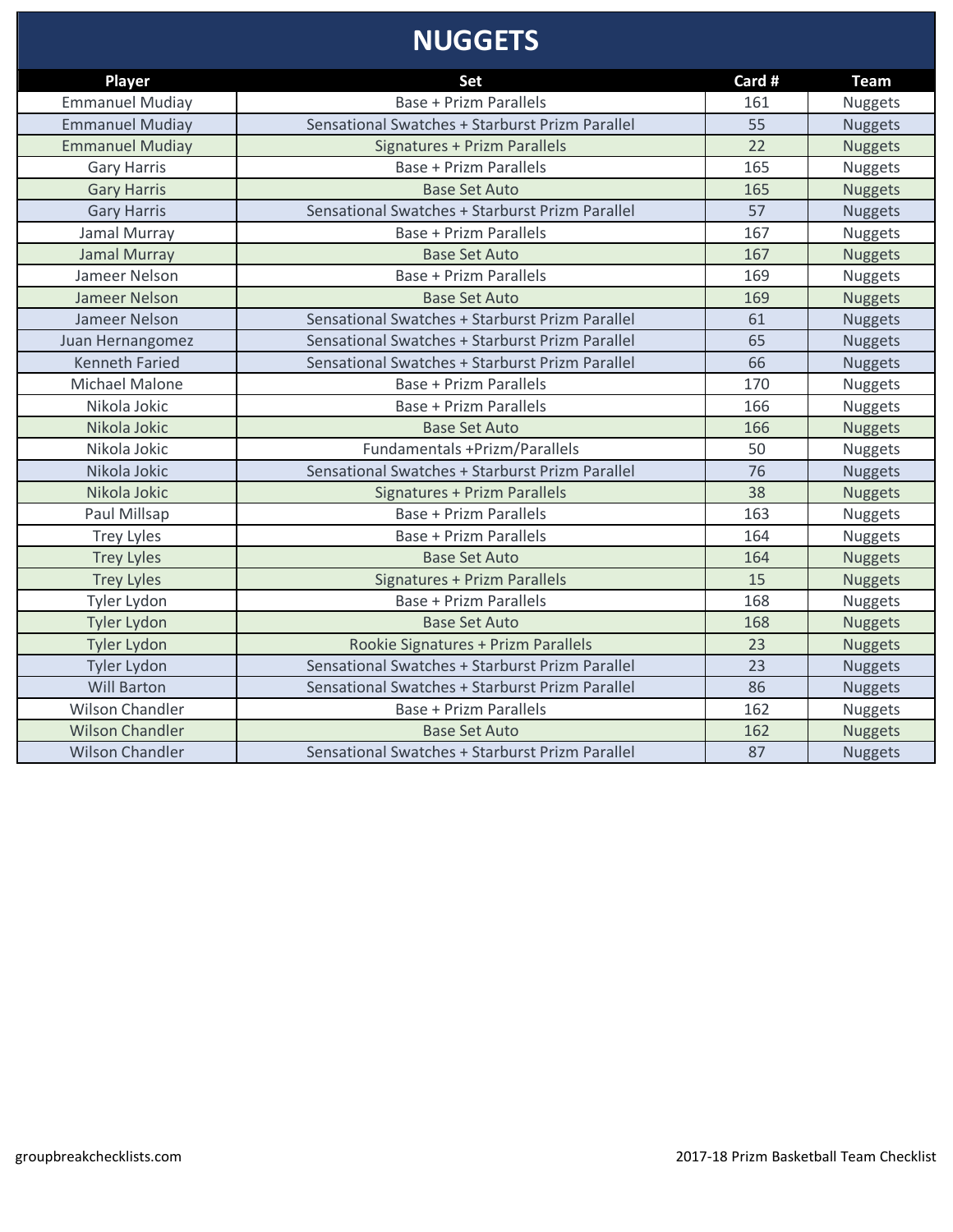### **PACERS**

| Player                  | Set                                             | Card # | <b>Team</b> |
|-------------------------|-------------------------------------------------|--------|-------------|
| Bojan Bogdanovic        | Base + Prizm Parallels                          | 223    | Pacers      |
| Bojan Bogdanovic        | <b>Base Set Auto</b>                            | 223    | Pacers      |
| Cory Joseph             | <b>Base + Prizm Parallels</b>                   | 222    | Pacers      |
| Darren Collison         | <b>Base + Prizm Parallels</b>                   | 229    | Pacers      |
| <b>Darren Collison</b>  | <b>Base Set Auto</b>                            | 229    | Pacers      |
| Domantas Sabonis        | Base + Prizm Parallels                          | 228    | Pacers      |
| <b>Domantas Sabonis</b> | <b>Base Set Auto</b>                            | 228    | Pacers      |
| <b>Edmond Sumner</b>    | Base + Prizm Parallels                          | 227    | Pacers      |
| <b>Edmond Sumner</b>    | <b>Base Set Auto</b>                            | 227    | Pacers      |
| Ike Anigbogu            | Base + Prizm Parallels                          | 226    | Pacers      |
| Ike Anigbogu            | <b>Base Set Auto</b>                            | 226    | Pacers      |
| <b>Myles Turner</b>     | Base + Prizm Parallels                          | 224    | Pacers      |
| <b>Myles Turner</b>     | Fundamentals +Prizm/Parallels                   | 40     | Pacers      |
| <b>Myles Turner</b>     | Get Hyped! + Prizm/Parallels                    | 18     | Pacers      |
| Nate McMillan           | <b>Base + Prizm Parallels</b>                   | 230    | Pacers      |
| <b>Reggie Miller</b>    | Signatures + Prizm Parallels                    | 34     | Pacers      |
| T.J. Leaf               | Base + Prizm Parallels                          | 225    | Pacers      |
| T.J. Leaf               | <b>Base Set Auto</b>                            | 225    | Pacers      |
| T.J. Leaf               | Emergent +Prizm/Parallels                       | 18     | Pacers      |
| T.J. Leaf               | Rookie Signatures + Prizm Parallels             | 17     | Pacers      |
| T.J. Leaf               | Sensational Swatches + Starburst Prizm Parallel | 17     | Pacers      |
| Victor Oladipo          | Base + Prizm Parallels                          | 221    | Pacers      |
| <b>Victor Oladipo</b>   | <b>Base Set Auto</b>                            | 221    | Pacers      |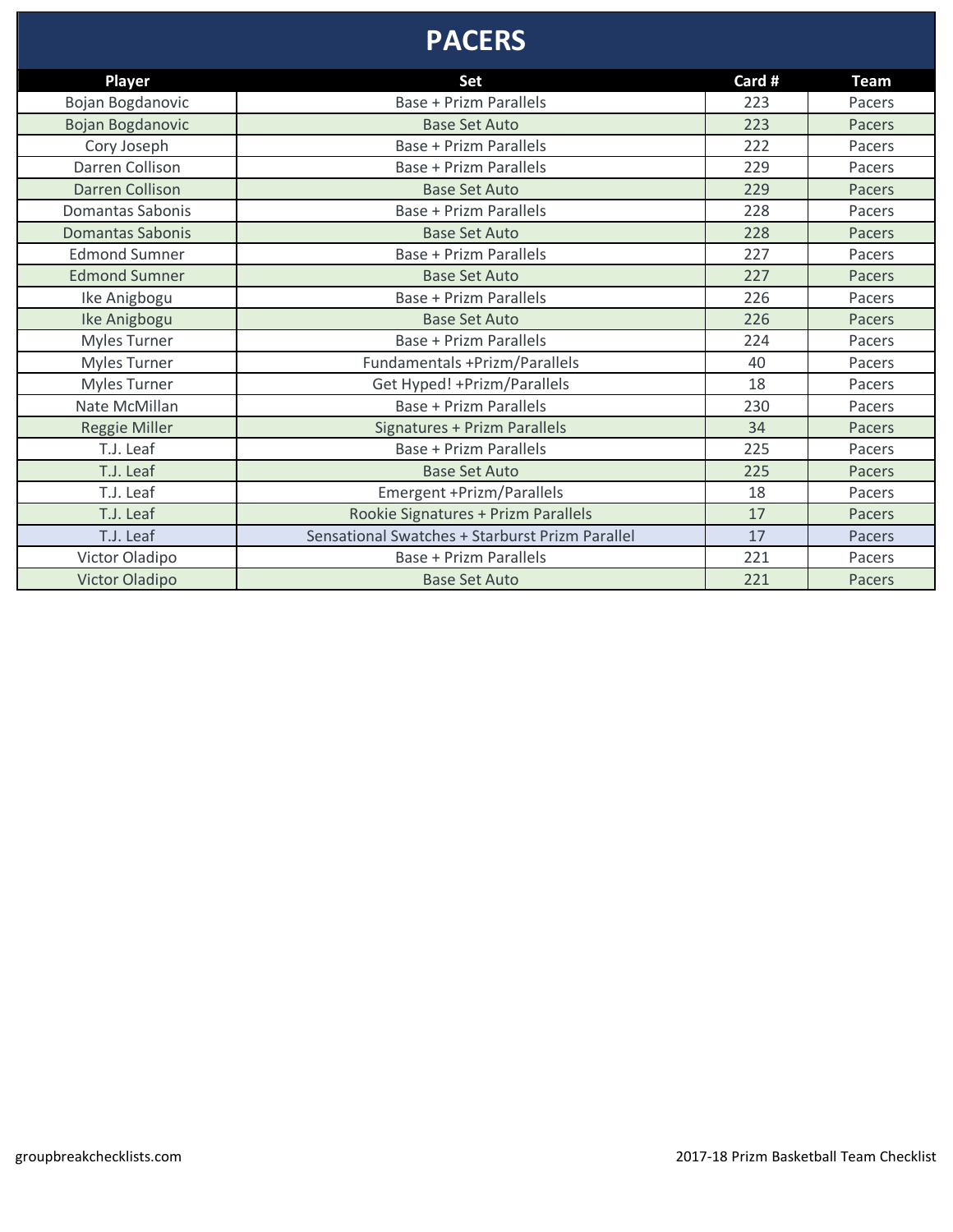#### **PELICANS**

| Player                  | Set                                             | Card #         | <b>Team</b>     |
|-------------------------|-------------------------------------------------|----------------|-----------------|
| <b>Alvin Gentry</b>     | <b>Base + Prizm Parallels</b>                   | 130            | Pelicans        |
| <b>Anthony Davis</b>    | <b>Base + Prizm Parallels</b>                   | 121            | Pelicans        |
| <b>Anthony Davis</b>    | <b>Base Set Auto</b>                            | 121            | Pelicans        |
| <b>Anthony Davis</b>    | Fundamentals +Prizm/Parallels                   | 23             | Pelicans        |
| <b>Cheick Diallo</b>    | Base + Prizm Parallels                          | 126            | Pelicans        |
| <b>Cheick Diallo</b>    | <b>Base Set Auto</b>                            | 126            | <b>Pelicans</b> |
| <b>Cheick Diallo</b>    | Signatures + Prizm Parallels                    | 16             | <b>Pelicans</b> |
| <b>DeMarcus Cousins</b> | <b>Base + Prizm Parallels</b>                   | 123            | Pelicans        |
| <b>DeMarcus Cousins</b> | <b>Base Set Auto</b>                            | 123            | Pelicans        |
| <b>DeMarcus Cousins</b> | <b>Fundamentals +Prizm/Parallels</b>            | 21             | Pelicans        |
| <b>E'Twaun Moore</b>    | Base + Prizm Parallels                          | 128            | Pelicans        |
| <b>E'Twaun Moore</b>    | <b>Base Set Auto</b>                            | 128            | Pelicans        |
| <b>E'Twaun Moore</b>    | Signatures + Prizm Parallels                    | $\overline{2}$ | Pelicans        |
| Frank Jackson           | <b>Base + Prizm Parallels</b>                   | 125            | Pelicans        |
| Frank Jackson           | <b>Base Set Auto</b>                            | 125            | Pelicans        |
| Frank Jackson           | Rookie Signatures + Prizm Parallels             | 27             | Pelicans        |
| Frank Jackson           | Sensational Swatches + Starburst Prizm Parallel | 27             | Pelicans        |
| Ian Clark               | Signatures + Prizm Parallels                    | 14             | Pelicans        |
| Jrue Holiday            | <b>Base + Prizm Parallels</b>                   | 122            | Pelicans        |
| <b>Jrue Holiday</b>     | <b>Base Set Auto</b>                            | 122            | Pelicans        |
| Omer Asik               | Base + Prizm Parallels                          | 129            | Pelicans        |
| Rajon Rondo             | <b>Base + Prizm Parallels</b>                   | 124            | Pelicans        |
| Rajon Rondo             | <b>Base Set Auto</b>                            | 124            | Pelicans        |
| Solomon Hill            | Base + Prizm Parallels                          | 127            | Pelicans        |
| Solomon Hill            | <b>Base Set Auto</b>                            | 127            | Pelicans        |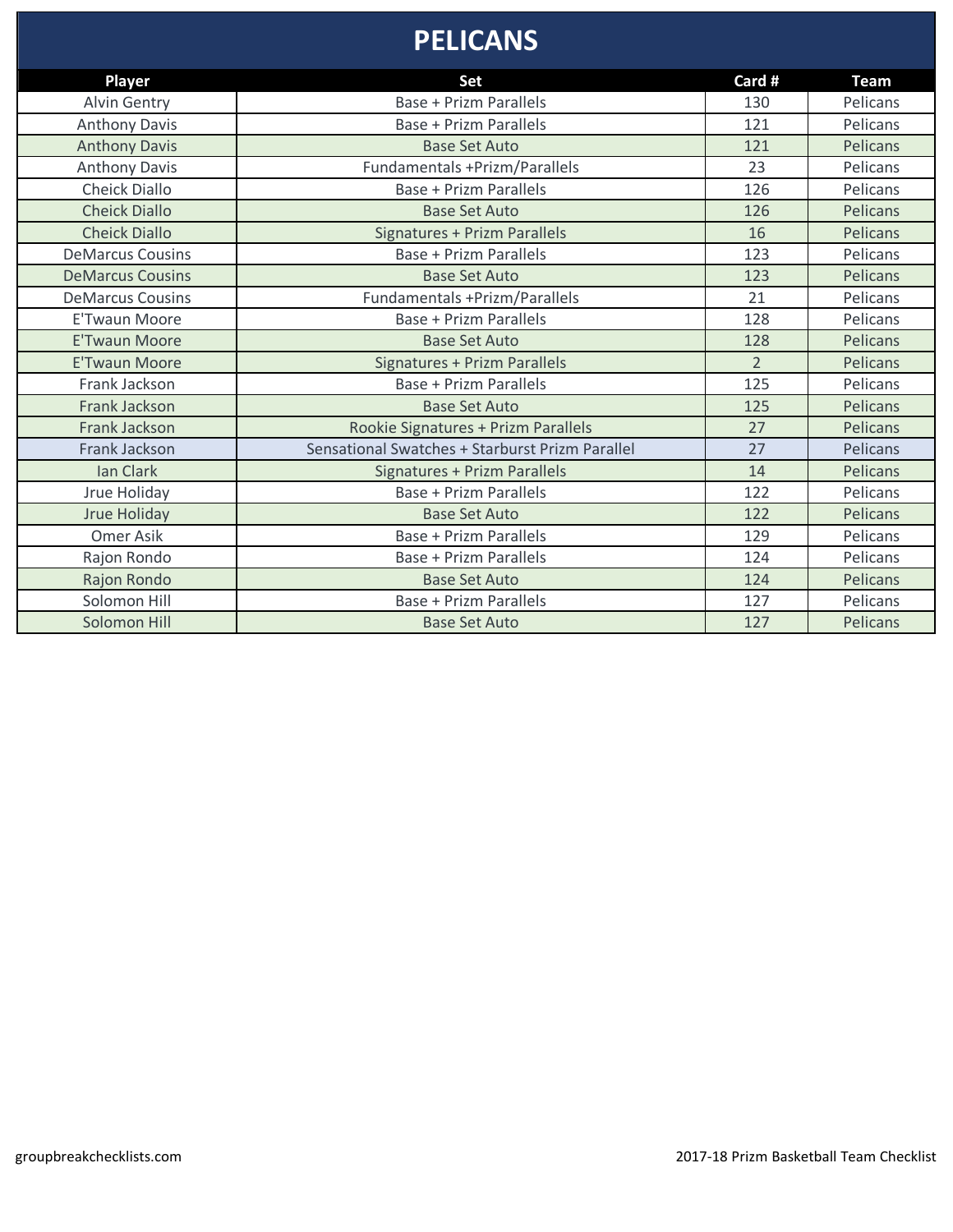#### **PISTONS**

| Player                | Set                                               | Card # | <b>Team</b>    |
|-----------------------|---------------------------------------------------|--------|----------------|
| Andre Drummond        | <b>Base + Prizm Parallels</b>                     | 172    | Pistons        |
| <b>Andre Drummond</b> | <b>Base Set Auto</b>                              | 172    | Pistons        |
| Andre Drummond        | Fundamentals +Prizm/Parallels                     | 12     | Pistons        |
| <b>Avery Bradley</b>  | <b>Base + Prizm Parallels</b>                     | 173    | Pistons        |
| <b>Grant Hill</b>     | Sensational Swatches + Starburst Prizm Parallel   | 60     | Pistons        |
| Ish Smith             | Base + Prizm Parallels                            | 175    | Pistons        |
| Jon Leuer             | <b>Base + Prizm Parallels</b>                     | 178    | Pistons        |
| Jon Leuer             | <b>Base Set Auto</b>                              | 178    | Pistons        |
| Jon Leuer             | Signatures + Prizm Parallels                      | 56     | Pistons        |
| Luke Kennard          | <b>Base + Prizm Parallels</b>                     | 171    | Pistons        |
| Luke Kennard          | <b>Base Set Auto</b>                              | 171    | <b>Pistons</b> |
| Luke Kennard          | Emergent +Prizm/Parallels                         | 12     | Pistons        |
| Luke Kennard          | Luck of the Lottery + Prizm Parallels             | 12     | Pistons        |
| Luke Kennard          | Rookie Signatures + Prizm Parallels               | 11     | <b>Pistons</b> |
| <b>Luke Kennard</b>   | Sensational Signatures + Starburst Prizm Parallel | 10     | Pistons        |
| Luke Kennard          | Sensational Swatches + Starburst Prizm Parallel   | 11     | Pistons        |
| Reggie Bullock        | Base + Prizm Parallels                            | 177    | Pistons        |
| <b>Reggie Bullock</b> | <b>Base Set Auto</b>                              | 177    | Pistons        |
| Reggie Jackson        | Base + Prizm Parallels                            | 174    | Pistons        |
| Reggie Jackson        | <b>Base Set Auto</b>                              | 174    | <b>Pistons</b> |
| Stan Van Gundy        | <b>Base + Prizm Parallels</b>                     | 180    | Pistons        |
| Stanley Johnson       | Base + Prizm Parallels                            | 176    | Pistons        |
| <b>Tobias Harris</b>  | Base + Prizm Parallels                            | 179    | Pistons        |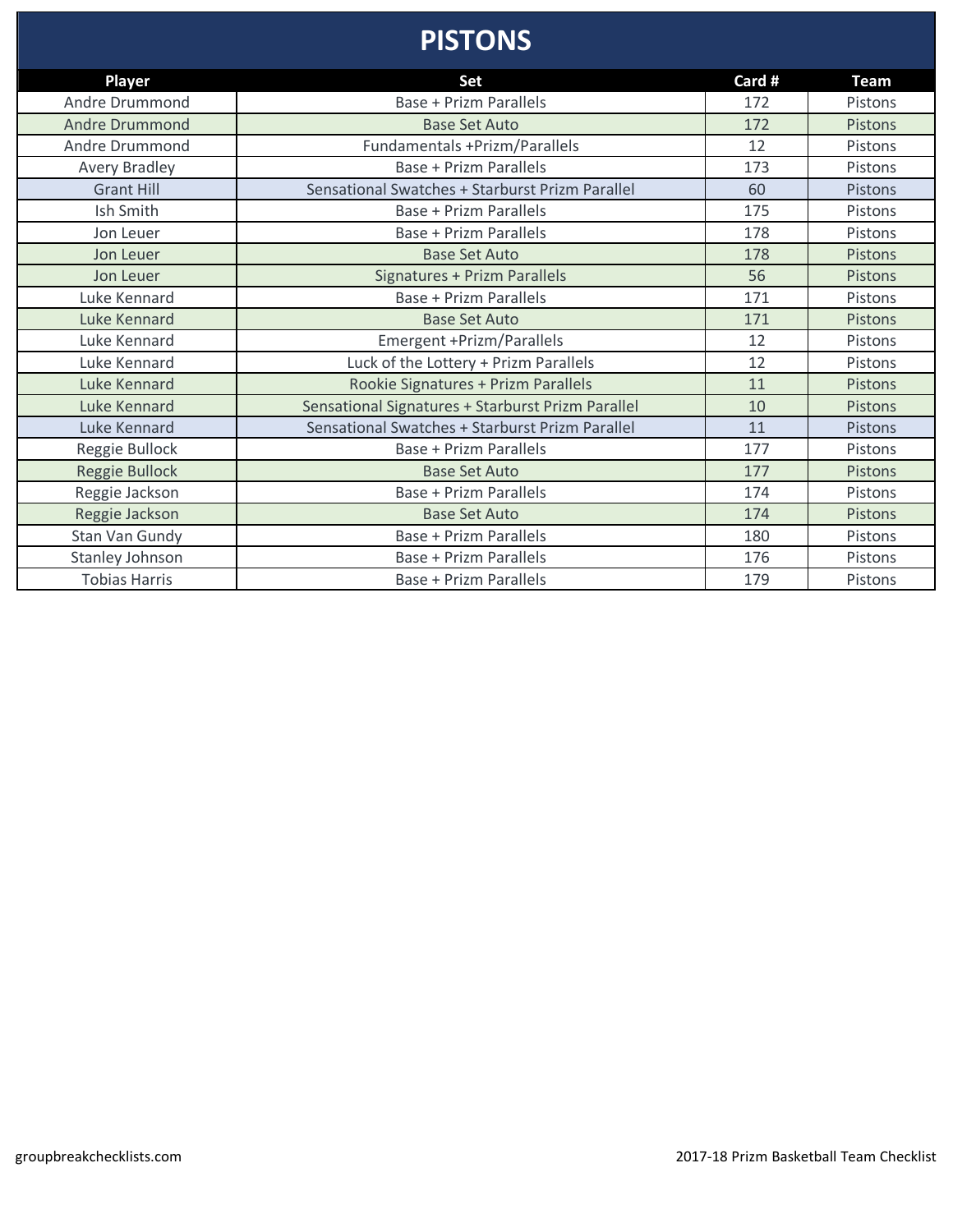#### **RAPTORS**

| Player                   | Set                                             | Card # | <b>Team</b> |
|--------------------------|-------------------------------------------------|--------|-------------|
| DeMar DeRozan            | <b>Base + Prizm Parallels</b>                   | 31     | Raptors     |
| DeMar DeRozan            | <b>Base Set Auto</b>                            | 31     | Raptors     |
| Dwane Casey              | Base + Prizm Parallels                          | 40     | Raptors     |
| Jakob Poeltl             | Base + Prizm Parallels                          | 35     | Raptors     |
| Jakob Poeltl             | <b>Base Set Auto</b>                            | 35     | Raptors     |
| Jonas Valanciunas        | <b>Base + Prizm Parallels</b>                   | 33     | Raptors     |
| <b>Jonas Valanciunas</b> | <b>Base Set Auto</b>                            | 33     | Raptors     |
| Jonas Valanciunas        | Get Hyped! + Prizm/Parallels                    | 14     | Raptors     |
| Kyle Lowry               | <b>Base + Prizm Parallels</b>                   | 32     | Raptors     |
| <b>Kyle Lowry</b>        | <b>Base Set Auto</b>                            | 32     | Raptors     |
| Kyle Lowry               | Fundamentals +Prizm/Parallels                   | 24     | Raptors     |
| Lucas Nogueira           | <b>Base + Prizm Parallels</b>                   | 39     | Raptors     |
| Lucas Nogueira           | <b>Base Set Auto</b>                            | 39     | Raptors     |
| Norman Powell            | Base + Prizm Parallels                          | 37     | Raptors     |
| Norman Powell            | <b>Base Set Auto</b>                            | 37     | Raptors     |
| OG Anunoby               | Base + Prizm Parallels                          | 38     | Raptors     |
| <b>OG Anunoby</b>        | <b>Base Set Auto</b>                            | 38     | Raptors     |
| OG Anunoby               | Emergent +Prizm/Parallels                       | 22     | Raptors     |
| <b>OG Anunoby</b>        | Rookie Signatures + Prizm Parallels             | 22     | Raptors     |
| OG Anunoby               | Sensational Swatches + Starburst Prizm Parallel | 22     | Raptors     |
| Pascal Siakam            | Base + Prizm Parallels                          | 34     | Raptors     |
| Pascal Siakam            | <b>Base Set Auto</b>                            | 34     | Raptors     |
| Serge Ibaka              | <b>Base + Prizm Parallels</b>                   | 36     | Raptors     |
| Serge Ibaka              | <b>Base Set Auto</b>                            | 36     | Raptors     |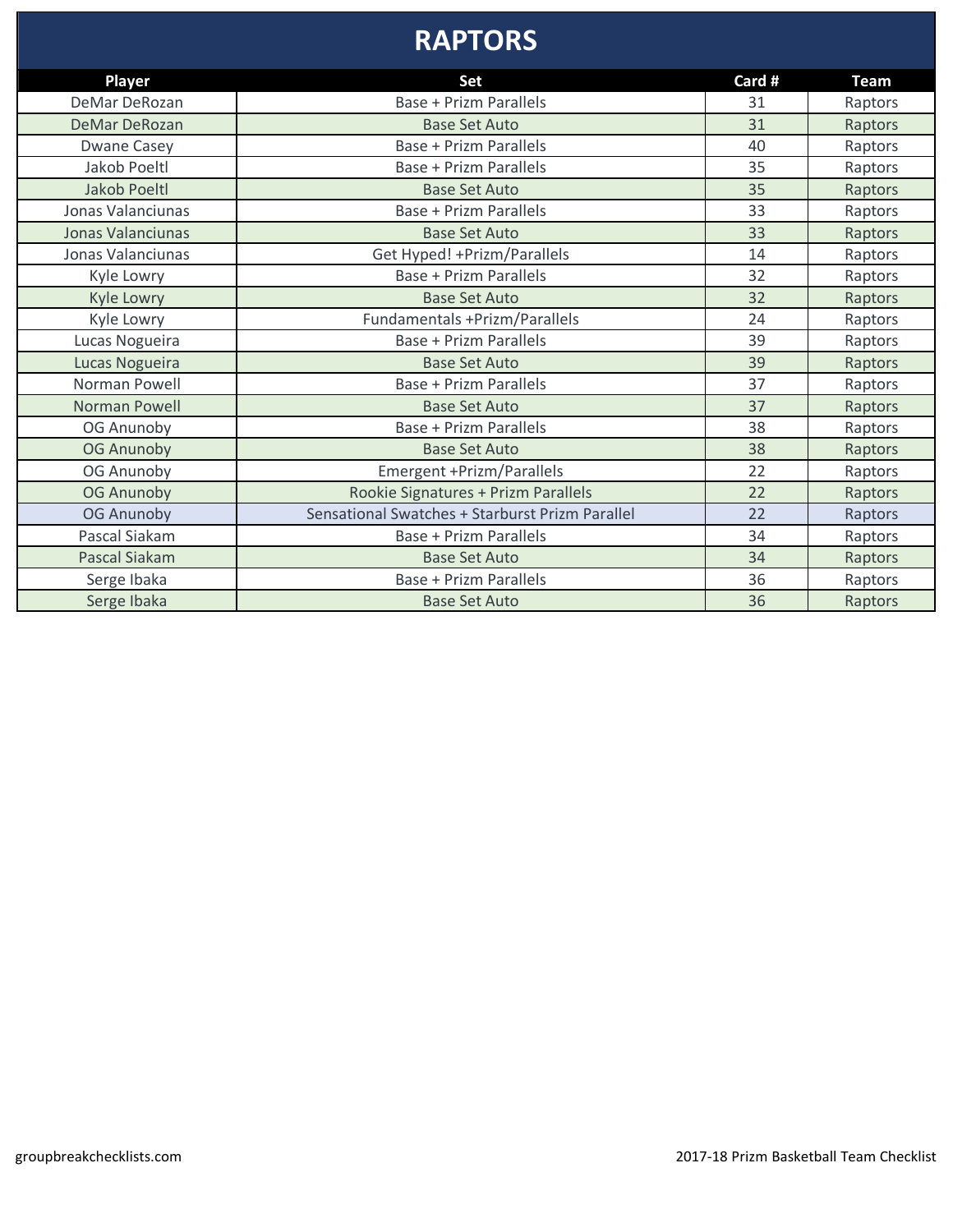# **ROCKETS**

| <b>Player</b>         | Set                                 | Card #         | <b>Team</b>    |
|-----------------------|-------------------------------------|----------------|----------------|
| Chinanu Onuaku        | <b>Base + Prizm Parallels</b>       | 256            | Rockets        |
| Chinanu Onuaku        | <b>Base Set Auto</b>                | 256            | <b>Rockets</b> |
| Chinanu Onuaku        | <b>Signatures + Prizm Parallels</b> | $\overline{3}$ | <b>Rockets</b> |
| Chris Paul            | <b>Base + Prizm Parallels</b>       | 252            | Rockets        |
| Clint Capela          | <b>Base + Prizm Parallels</b>       | 258            | Rockets        |
| Demetrius Jackson     | <b>Signatures + Prizm Parallels</b> | 26             | <b>Rockets</b> |
| Eric Gordon           | <b>Base + Prizm Parallels</b>       | 254            | Rockets        |
| Eric Gordon           | <b>Base Set Auto</b>                | 254            | <b>Rockets</b> |
| Hakeem Olajuwon       | Fundamentals +Prizm/Parallels       | 3              | Rockets        |
| James Harden          | <b>Base + Prizm Parallels</b>       | 251            | Rockets        |
| James Harden          | <b>Base Set Auto</b>                | 251            | <b>Rockets</b> |
| James Harden          | Fundamentals +Prizm/Parallels       | 38             | Rockets        |
| James Harden          | Get Hyped! + Prizm/Parallels        | 5              | Rockets        |
| Mike D'Antoni         | <b>Base + Prizm Parallels</b>       | 260            | Rockets        |
| Nene                  | <b>Base + Prizm Parallels</b>       | 253            | Rockets        |
| Ryan Anderson         | <b>Base + Prizm Parallels</b>       | 255            | Rockets        |
| <b>Ryan Anderson</b>  | <b>Base Set Auto</b>                | 255            | <b>Rockets</b> |
| <b>Tim Quarterman</b> | <b>Signatures + Prizm Parallels</b> | 55             | <b>Rockets</b> |
| <b>Trevor Ariza</b>   | Base + Prizm Parallels              | 257            | Rockets        |
| <b>Troy Williams</b>  | <b>Base + Prizm Parallels</b>       | 259            | Rockets        |
| <b>Troy Williams</b>  | <b>Base Set Auto</b>                | 259            | <b>Rockets</b> |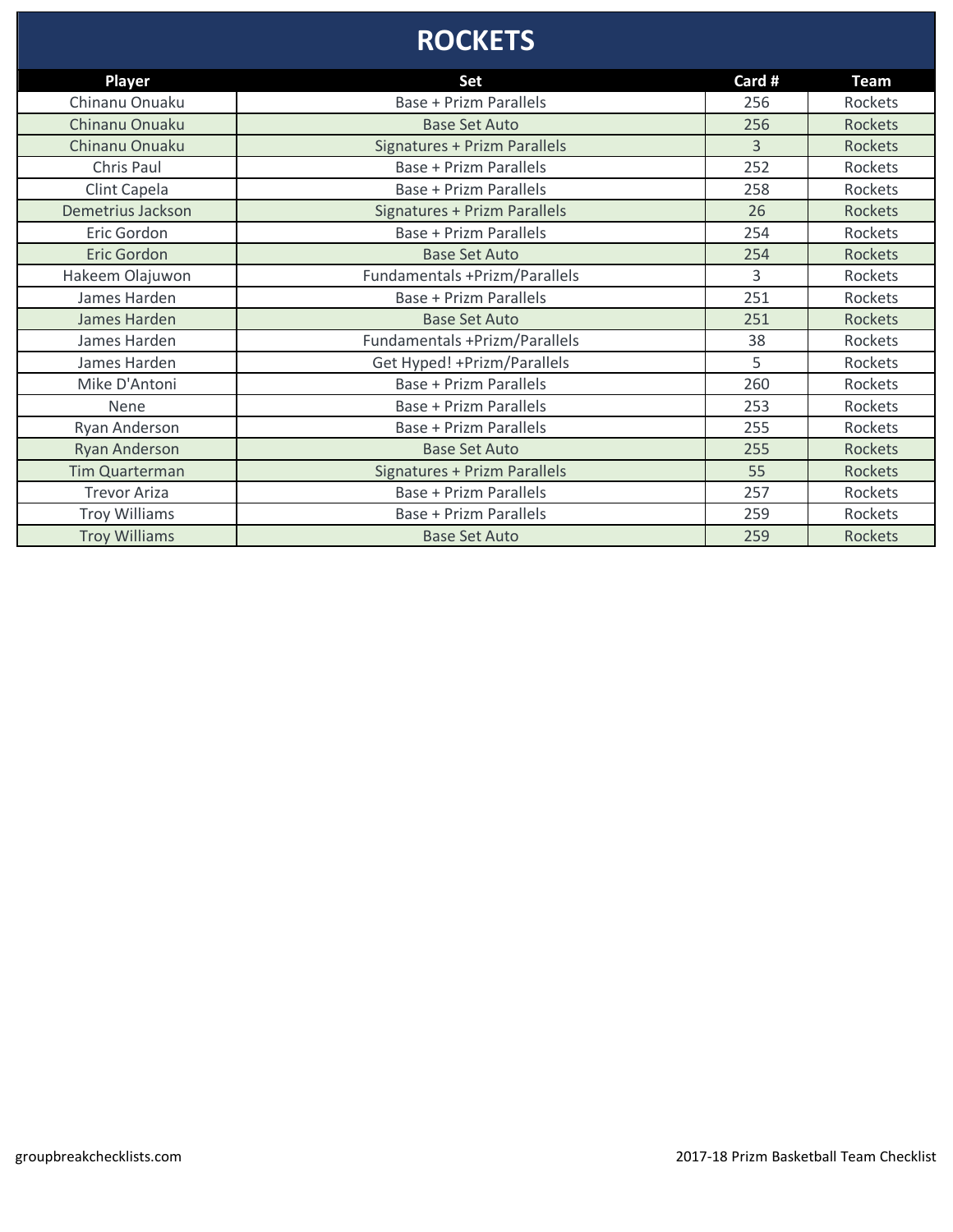# **SPURS**

| <b>Player</b>        | Set                                             | Card #       | <b>Team</b>  |
|----------------------|-------------------------------------------------|--------------|--------------|
| Danny Green          | <b>Base + Prizm Parallels</b>                   | 299          | Spurs        |
| Danny Green          | <b>Base Set Auto</b>                            | 299          | <b>Spurs</b> |
| Dejounte Murray      | Base + Prizm Parallels                          | 294          | Spurs        |
| Derrick White        | <b>Base + Prizm Parallels</b>                   | 298          | Spurs        |
| <b>Derrick White</b> | <b>Base Set Auto</b>                            | 298          | <b>Spurs</b> |
| Derrick White        | Emergent +Prizm/Parallels                       | 25           | Spurs        |
| <b>Derrick White</b> | Rookie Signatures + Prizm Parallels             | 25           | <b>Spurs</b> |
| <b>Derrick White</b> | Sensational Swatches + Starburst Prizm Parallel | 25           | <b>Spurs</b> |
| Gregg Popovich       | <b>Base + Prizm Parallels</b>                   | 300          | Spurs        |
| Kawhi Leonard        | <b>Base + Prizm Parallels</b>                   | 293          | Spurs        |
| Kawhi Leonard        | Fundamentals +Prizm/Parallels                   | 37           | Spurs        |
| Manu Ginobili        | Base + Prizm Parallels                          | 297          | Spurs        |
| Manu Ginobili        | <b>Base Set Auto</b>                            | 297          | <b>Spurs</b> |
| Manu Ginobili        | Get Hyped! + Prizm/Parallels                    | 12           | Spurs        |
| Patty Mills          | <b>Base + Prizm Parallels</b>                   | 292          | Spurs        |
| Patty Mills          | <b>Base Set Auto</b>                            | 292          | <b>Spurs</b> |
| Patty Mills          | Get Hyped! + Prizm/Parallels                    | 11           | Spurs        |
| Pau Gasol            | <b>Base + Prizm Parallels</b>                   | 295          | Spurs        |
| Pau Gasol            | Signatures + Prizm Parallels                    | 41           | <b>Spurs</b> |
| Rudy Gay             | <b>Base + Prizm Parallels</b>                   | 296          | Spurs        |
| <b>Tim Duncan</b>    | Fundamentals +Prizm/Parallels                   | $\mathbf{1}$ | Spurs        |
| <b>Tony Parker</b>   | <b>Base + Prizm Parallels</b>                   | 291          | Spurs        |
| <b>Tony Parker</b>   | <b>Base Set Auto</b>                            | 291          | <b>Spurs</b> |
| <b>Tony Parker</b>   | Fundamentals +Prizm/Parallels                   | 47           | Spurs        |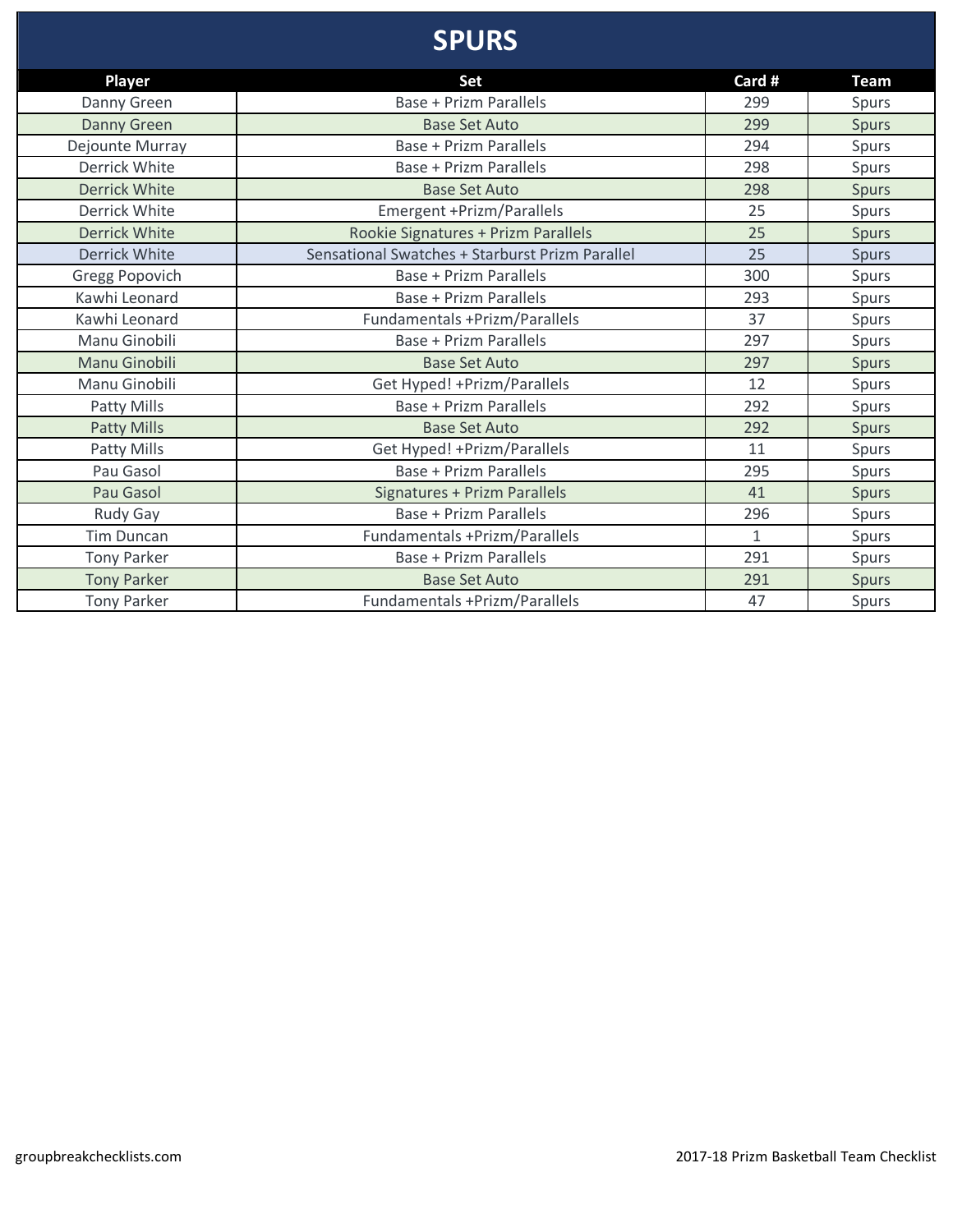# **SUNS**

| <b>Player</b>         | <b>Set</b>                                      | Card # | <b>Team</b> |
|-----------------------|-------------------------------------------------|--------|-------------|
| Davon Reed            | <b>Base + Prizm Parallels</b>                   | 68     | Suns        |
| Davon Reed            | <b>Base Set Auto</b>                            | 68     | Suns        |
| Davon Reed            | Sensational Swatches + Starburst Prizm Parallel | 33     | <b>Suns</b> |
| Devin Booker          | Base + Prizm Parallels                          | 63     | Suns        |
| Devin Booker          | <b>Base Set Auto</b>                            | 63     | <b>Suns</b> |
| Devin Booker          | Fundamentals +Prizm/Parallels                   | 14     | Suns        |
| Dragan Bender         | <b>Base + Prizm Parallels</b>                   | 66     | Suns        |
| Dragan Bender         | <b>Base Set Auto</b>                            | 66     | Suns        |
| Earl Watson           | <b>Base + Prizm Parallels</b>                   | 70     | Suns        |
| Eric Bledsoe          | <b>Base + Prizm Parallels</b>                   | 62     | Suns        |
| <b>Eric Bledsoe</b>   | <b>Base Set Auto</b>                            | 62     | <b>Suns</b> |
| Josh Jackson          | <b>Base + Prizm Parallels</b>                   | 61     | Suns        |
| Josh Jackson          | <b>Base Set Auto</b>                            | 61     | Suns        |
| Josh Jackson          | Emergent +Prizm/Parallels                       | 4      | Suns        |
| Josh Jackson          | Luck of the Lottery + Prizm Parallels           | 4      | Suns        |
| Josh Jackson          | Sensational Swatches + Starburst Prizm Parallel | 38     | Suns        |
| Marquese Chriss       | Base + Prizm Parallels                          | 65     | Suns        |
| T.J. Warren           | Base + Prizm Parallels                          | 64     | Suns        |
| T.J. Warren           | <b>Base Set Auto</b>                            | 64     | <b>Suns</b> |
| <b>Tyler Ulis</b>     | Base + Prizm Parallels                          | 67     | Suns        |
| <b>Tyler Ulis</b>     | <b>Base Set Auto</b>                            | 67     | <b>Suns</b> |
| <b>Tyson Chandler</b> | Base + Prizm Parallels                          | 69     | Suns        |
| <b>Tyson Chandler</b> | <b>Base Set Auto</b>                            | 69     | <b>Suns</b> |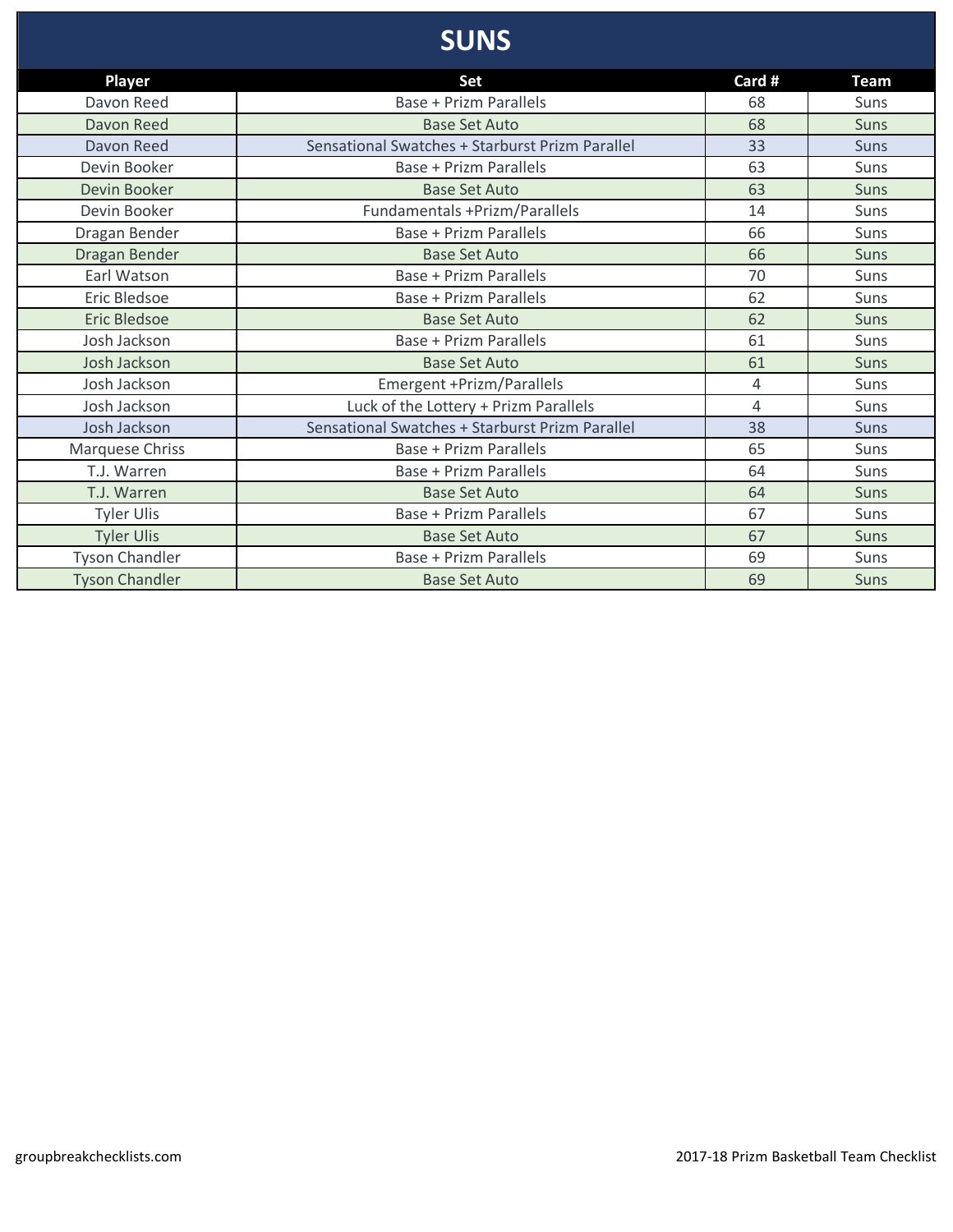### **THUNDER**

| <b>Player</b>            | Set                                             | Card # | Team    |
|--------------------------|-------------------------------------------------|--------|---------|
| Andre Roberson           | <b>Base + Prizm Parallels</b>                   | 268    | Thunder |
| <b>Billy Donovan</b>     | <b>Base + Prizm Parallels</b>                   | 270    | Thunder |
| Doug McDermott           | <b>Base + Prizm Parallels</b>                   | 265    | Thunder |
| Enes Kanter              | Base + Prizm Parallels                          | 262    | Thunder |
| <b>Enes Kanter</b>       | <b>Base Set Auto</b>                            | 262    | Thunder |
| Gary Payton (Sonics)     | Fundamentals +Prizm/Parallels                   | 5.     | Thunder |
| Jerami Grant             | <b>Base + Prizm Parallels</b>                   | 266    | Thunder |
| Paul George              | <b>Base + Prizm Parallels</b>                   | 264    | Thunder |
| Raymond Felton           | <b>Base + Prizm Parallels</b>                   | 269    | Thunder |
| <b>Raymond Felton</b>    | <b>Base Set Auto</b>                            | 269    | Thunder |
| Russell Westbrook        | <b>Base + Prizm Parallels</b>                   | 261    | Thunder |
| <b>Russell Westbrook</b> | Fundamentals +Prizm/Parallels                   | 28     | Thunder |
| <b>Russell Westbrook</b> | Get Hyped! + Prizm/Parallels                    | 9      | Thunder |
| <b>Steven Adams</b>      | <b>Base + Prizm Parallels</b>                   | 263    | Thunder |
| <b>Steven Adams</b>      | <b>Base Set Auto</b>                            | 263    | Thunder |
| <b>Steven Adams</b>      | Fundamentals +Prizm/Parallels                   | 39     | Thunder |
| <b>Steven Adams</b>      | Sensational Swatches + Starburst Prizm Parallel | 83     | Thunder |
| <b>Terrance Ferguson</b> | Base + Prizm Parallels                          | 267    | Thunder |
| <b>Terrance Ferguson</b> | Emergent +Prizm/Parallels                       | 21     | Thunder |
| <b>Terrance Ferguson</b> | Sensational Swatches + Starburst Prizm Parallel | 20     | Thunder |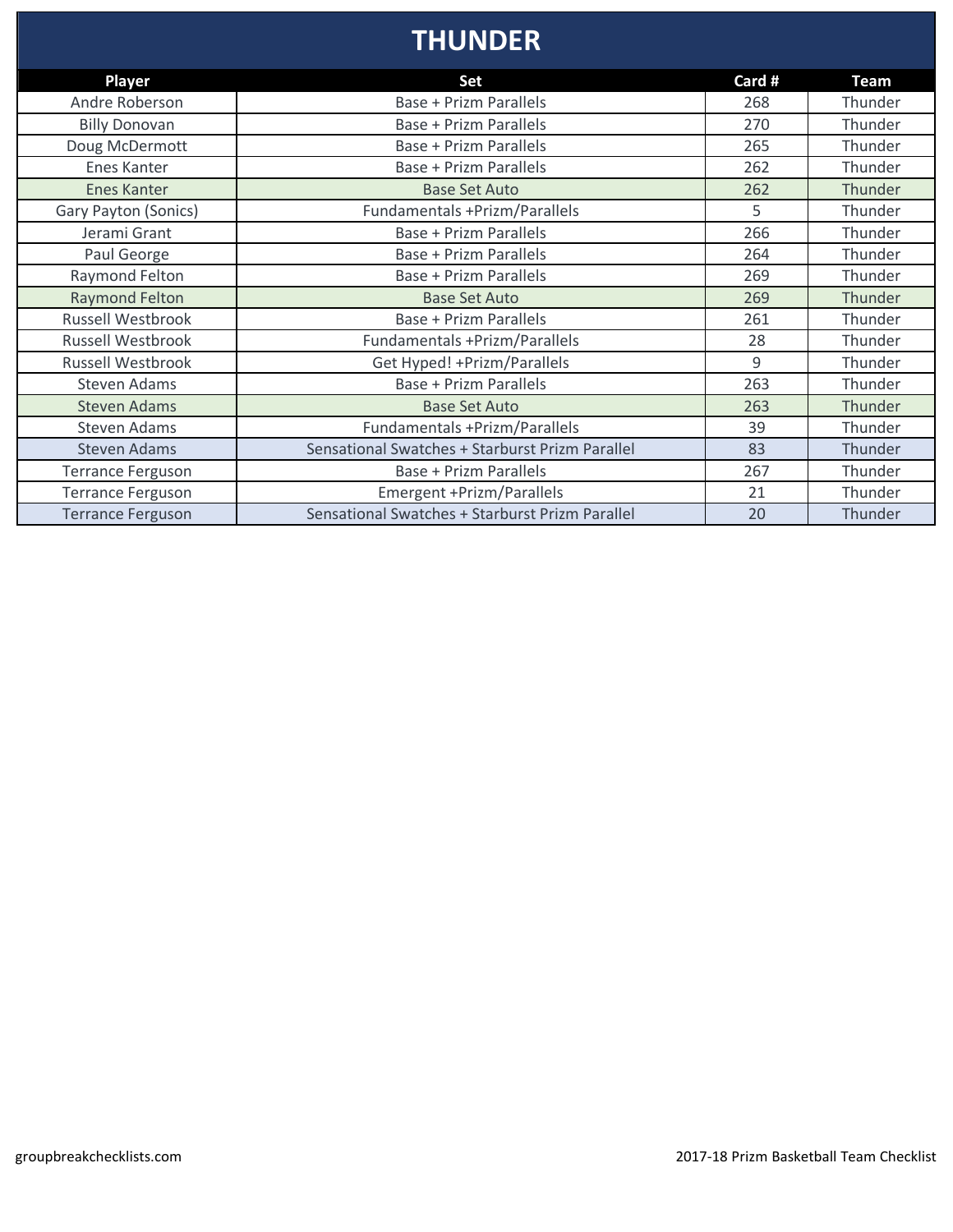# **TIMBERWOLVES**

| <b>Player</b>             | <b>Set</b>                                      | Card # | <b>Team</b>         |
|---------------------------|-------------------------------------------------|--------|---------------------|
| <b>Andrew Wiggins</b>     | <b>Base + Prizm Parallels</b>                   | 81     | Timberwolves        |
| <b>Andrew Wiggins</b>     | <b>Base Set Auto</b>                            | 81     | <b>Timberwolves</b> |
| <b>Andrew Wiggins</b>     | Fundamentals +Prizm/Parallels                   | 43     | Timberwolves        |
| <b>Andrew Wiggins</b>     | Sensational Swatches + Starburst Prizm Parallel | 43     | Timberwolves        |
| <b>Andrew Wiggins</b>     | <b>Signatures + Prizm Parallels</b>             | 48     | <b>Timberwolves</b> |
| Gorgui Dieng              | <b>Base + Prizm Parallels</b>                   | 88     | Timberwolves        |
| Gorgui Dieng              | Sensational Swatches + Starburst Prizm Parallel | 59     | Timberwolves        |
| Jamal Crawford            | <b>Base + Prizm Parallels</b>                   | 86     | Timberwolves        |
| Jeff Teague               | <b>Base + Prizm Parallels</b>                   | 83     | Timberwolves        |
| <b>Jeff Teague</b>        | <b>Base Set Auto</b>                            | 83     | <b>Timberwolves</b> |
| Jimmy Butler              | <b>Base + Prizm Parallels</b>                   | 84     | Timberwolves        |
| <b>Justin Patton</b>      | <b>Base + Prizm Parallels</b>                   | 85     | Timberwolves        |
| <b>Justin Patton</b>      | <b>Base Set Auto</b>                            | 85     | <b>Timberwolves</b> |
| <b>Justin Patton</b>      | Emergent +Prizm/Parallels                       | 16     | Timberwolves        |
| <b>Justin Patton</b>      | Rookie Signatures + Prizm Parallels             | 15     | Timberwolves        |
| <b>Justin Patton</b>      | Sensational Swatches + Starburst Prizm Parallel | 39     | Timberwolves        |
| Karl-Anthony Towns        | <b>Base + Prizm Parallels</b>                   | 82     | Timberwolves        |
| <b>Karl-Anthony Towns</b> | <b>Fundamentals +Prizm/Parallels</b>            | 17     | Timberwolves        |
| Karl-Anthony Towns        | Get Hyped! + Prizm/Parallels                    | 25     | Timberwolves        |
| <b>Karl-Anthony Towns</b> | Sensational Swatches + Starburst Prizm Parallel | 89     | Timberwolves        |
| <b>Karl-Anthony Towns</b> | <b>Signatures + Prizm Parallels</b>             | 39     | <b>Timberwolves</b> |
| <b>Kevin Garnett</b>      | Sensational Swatches + Starburst Prizm Parallel | 67     | Timberwolves        |
| Nemanja Bjelica           | <b>Base + Prizm Parallels</b>                   | 87     | Timberwolves        |
| Nemanja Bjelica           | <b>Base Set Auto</b>                            | 87     | Timberwolves        |
| Nemanja Bjelica           | Sensational Swatches + Starburst Prizm Parallel | 75     | Timberwolves        |
| Nemanja Bjelica           | Signatures + Prizm Parallels                    | 23     | Timberwolves        |
| Shabazz Muhammad          | Sensational Swatches + Starburst Prizm Parallel | 84     | Timberwolves        |
| <b>Tom Thibodeau</b>      | <b>Base + Prizm Parallels</b>                   | 90     | Timberwolves        |
| <b>Tyus Jones</b>         | <b>Base + Prizm Parallels</b>                   | 89     | Timberwolves        |
| <b>Tyus Jones</b>         | <b>Base Set Auto</b>                            | 89     | Timberwolves        |
|                           |                                                 |        |                     |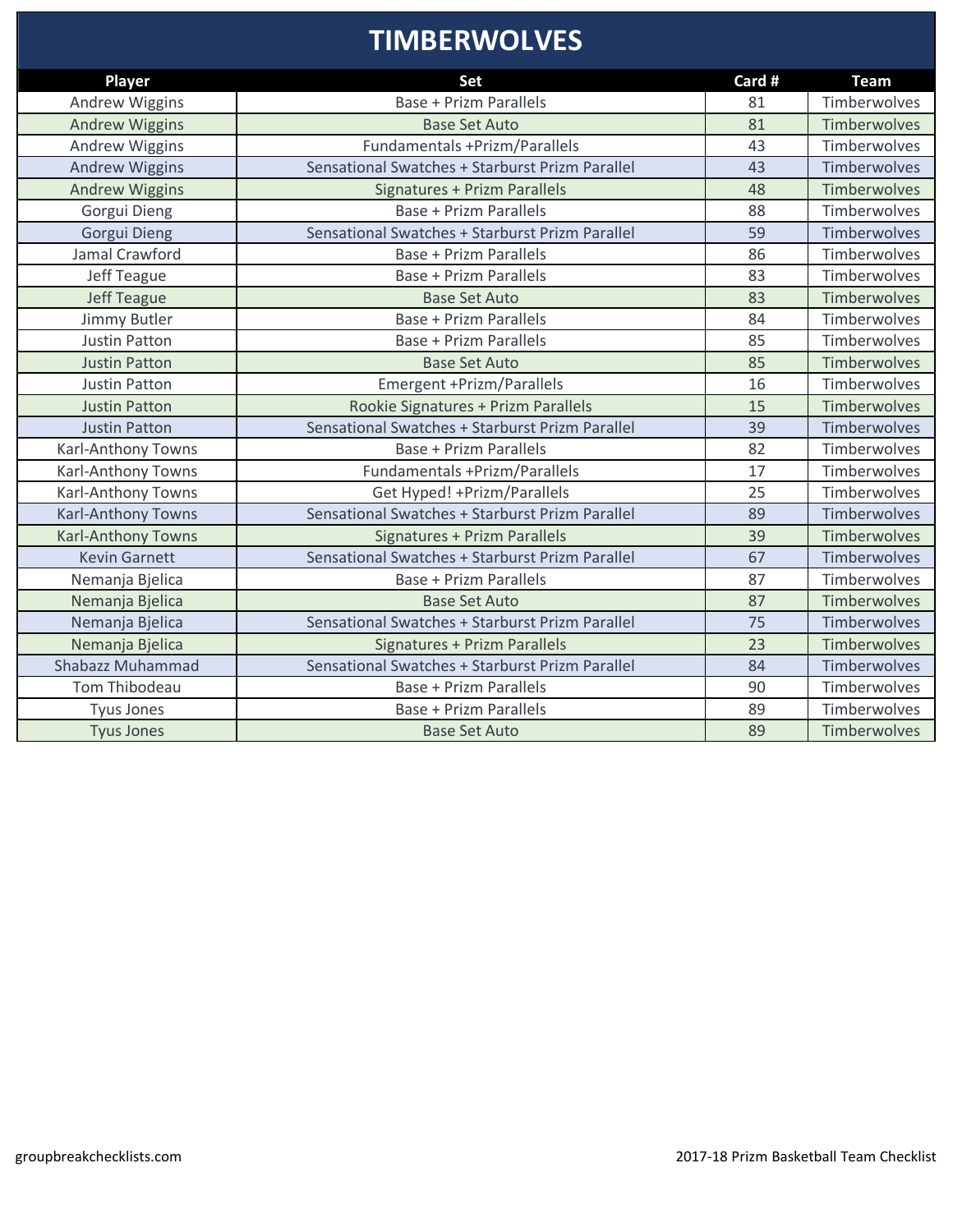#### **WARRIORS**

| Player                | Set                                             | Card #         | <b>Team</b>     |
|-----------------------|-------------------------------------------------|----------------|-----------------|
| Andre Iguodala        | Base + Prizm Parallels                          | 43             | Warriors        |
| David West            | Base + Prizm Parallels                          | 48             | Warriors        |
| David West            | <b>Base Set Auto</b>                            | 48             | Warriors        |
| Draymond Green        | Base + Prizm Parallels                          | 46             | Warriors        |
| <b>Draymond Green</b> | <b>Base Set Auto</b>                            | 46             | <b>Warriors</b> |
| Draymond Green        | Get Hyped! + Prizm/Parallels                    | $\overline{7}$ | Warriors        |
| Jordan Bell           | <b>Base + Prizm Parallels</b>                   | 47             | Warriors        |
| Jordan Bell           | <b>Base Set Auto</b>                            | 47             | Warriors        |
| Jordan Bell           | Rookie Signatures + Prizm Parallels             | 30             | <b>Warriors</b> |
| Jordan Bell           | Sensational Swatches + Starburst Prizm Parallel | 30             | Warriors        |
| <b>Kevin Durant</b>   | Base + Prizm Parallels                          | 44             | Warriors        |
| <b>Kevin Durant</b>   | Fundamentals +Prizm/Parallels                   | 25             | Warriors        |
| <b>Kevin Durant</b>   | Signatures + Prizm Parallels                    | 35             | Warriors        |
| Klay Thompson         | <b>Base + Prizm Parallels</b>                   | 42             | Warriors        |
| <b>Klay Thompson</b>  | <b>Base Set Auto</b>                            | 42             | <b>Warriors</b> |
| Klay Thompson         | <b>Fundamentals +Prizm/Parallels</b>            | 15             | Warriors        |
| <b>Patrick McCaw</b>  | Base + Prizm Parallels                          | 45             | Warriors        |
| <b>Rick Barry</b>     | Fundamentals +Prizm/Parallels                   | 8              | Warriors        |
| Shaun Livingston      | <b>Base + Prizm Parallels</b>                   | 49             | Warriors        |
| <b>Stephen Curry</b>  | Base + Prizm Parallels                          | 41             | Warriors        |
| <b>Stephen Curry</b>  | <b>Base Set Auto</b>                            | 41             | <b>Warriors</b> |
| <b>Stephen Curry</b>  | Fundamentals +Prizm/Parallels                   | 16             | Warriors        |
| <b>Stephen Curry</b>  | Get Hyped! + Prizm/Parallels                    | 6              | Warriors        |
| <b>Steve Kerr</b>     | <b>Base + Prizm Parallels</b>                   | 50             | Warriors        |
| <b>Steve Kerr</b>     | <b>Base Set Auto</b>                            | 50             | <b>Warriors</b> |